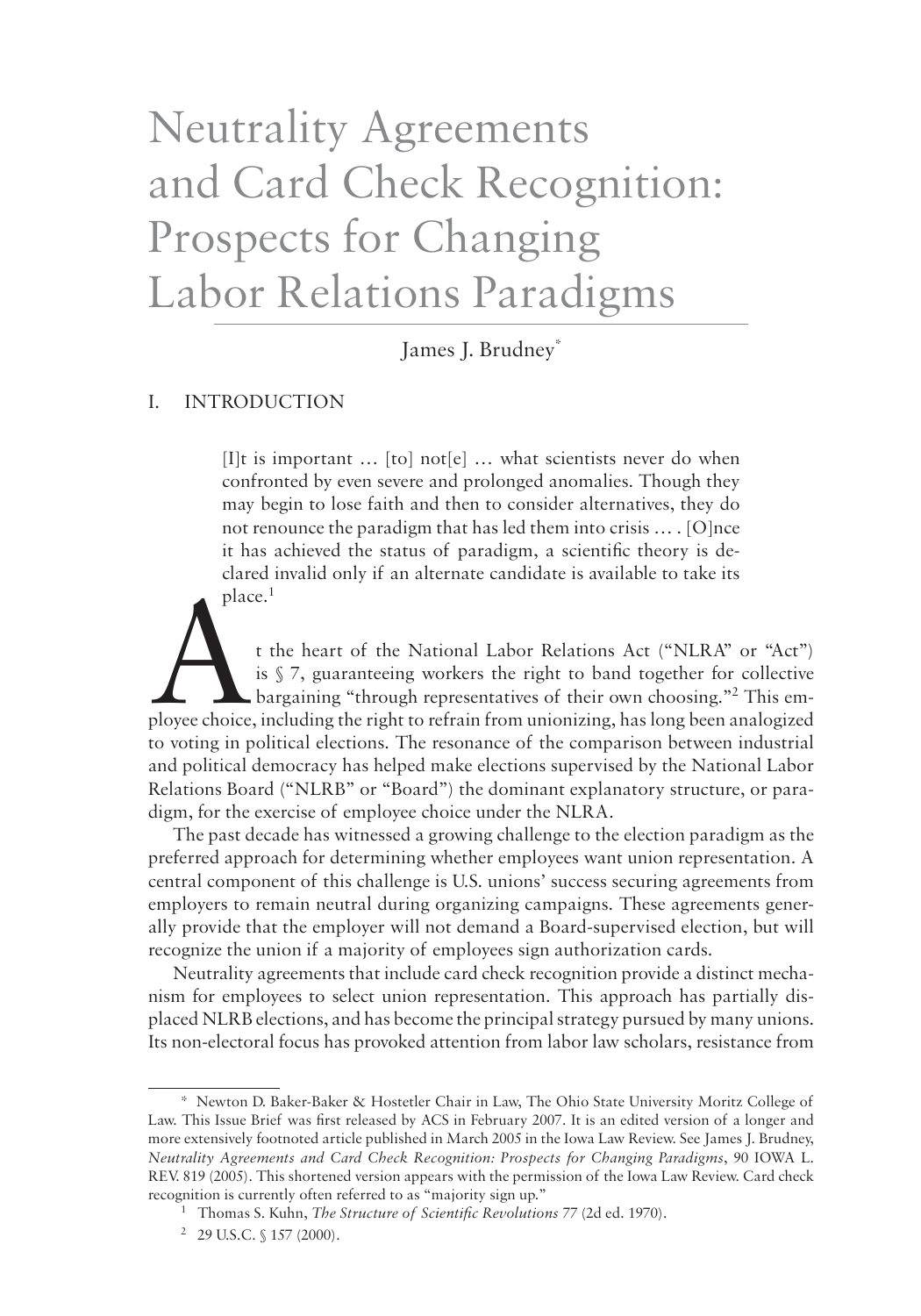the business community, and controversy in Congress. Competing bills have been introduced, with one side attempting to ban the technique and the other proposing to have the NLRB certify unions through neutrality and card check.

This Article examines the rise of neutrality agreements and card check as a challenge to the election paradigm. The underlying question it addresses is whether to modify or even abandon reliance on Board-supervised elections as the favored method to determine if employees want union representation. Proponents within organized labor contend that the new approach safeguards employee freedom of choice better than elections, promotes a structure for more civil labor-management discourse and encourages stable labor relations based on respect for voluntary agreements.

Business opponents criticize these arrangements as inherently threatening to employee free choice. They maintain that private agreements and reliance on authorization card signatures allow unions to exert pressure on individual employees, thereby undermining secrecy, confidentiality, and a non-coercive environment for determining employee preferences. However, these opponents fail to acknowledge how the fundamental asymmetry of power in the organizing context between employers and unions—an asymmetry deeply rooted in the current NLRB election structure—has long subverted the exercise of uncoerced choice by individual employees. Accordingly, the debate over neutrality and card check offers a chance to re-examine basic approaches to employee choice under the NLRA.

Part II of the Article describes the proliferation of neutrality plus card check agreements, and explains why unions favor these arrangements and why many employers accept them. Part III considers the business community's legal critique of these agreements, focusing on claims that they violate the NLRA by interfering with employee free choice. It concludes that these arguments are deficient: both neutrality agreements and their card check provisions are plainly permissible under the NLRA.

Part IV addresses deeper concerns about displacing the election paradigm, borrowing from Professor Thomas Kuhn's framework for explaining change in the natural sciences to analyze the possibility of such a shift taking place in American labor law. Despite the fact that the Supreme Court has long endorsed NLRB elections as the predominant and optimal method for determining employee choice, it is no longer appropriate to overlook the anomalies associated with this model. Participants on both sides understand that NLRB elections regularly feature employers' exercise of lawful yet disproportionate authority to influence election results, as well as the use of their power to affect outcomes unlawfully but with relative impunity. This conduct has helped to fuel the growth of alternative contractually based approaches to organizing. Part IV concludes by suggesting ways in which the process of establishing union representation might be restructured to be more sensitive to the imbalance of power between employers and employees.

#### II. The Rise of Neutrality and Card Check Agreements

#### **A. Bypassing NLRB Elections Since the Mid 1990s**

A union organizing campaign typically begins when a union is contacted by employees who feel unfairly treated in their work environment. In the course of its campaign, the union distributes authorization cards, providing supportive employees with the chance to designate the union as their bargaining representative. If the union has received card support from a majority of employees at the establishment, it ordinarily will request that the employer recognize the union and enter into a collective bargaining relationship. The employer may lawfully accede to this request (provided there is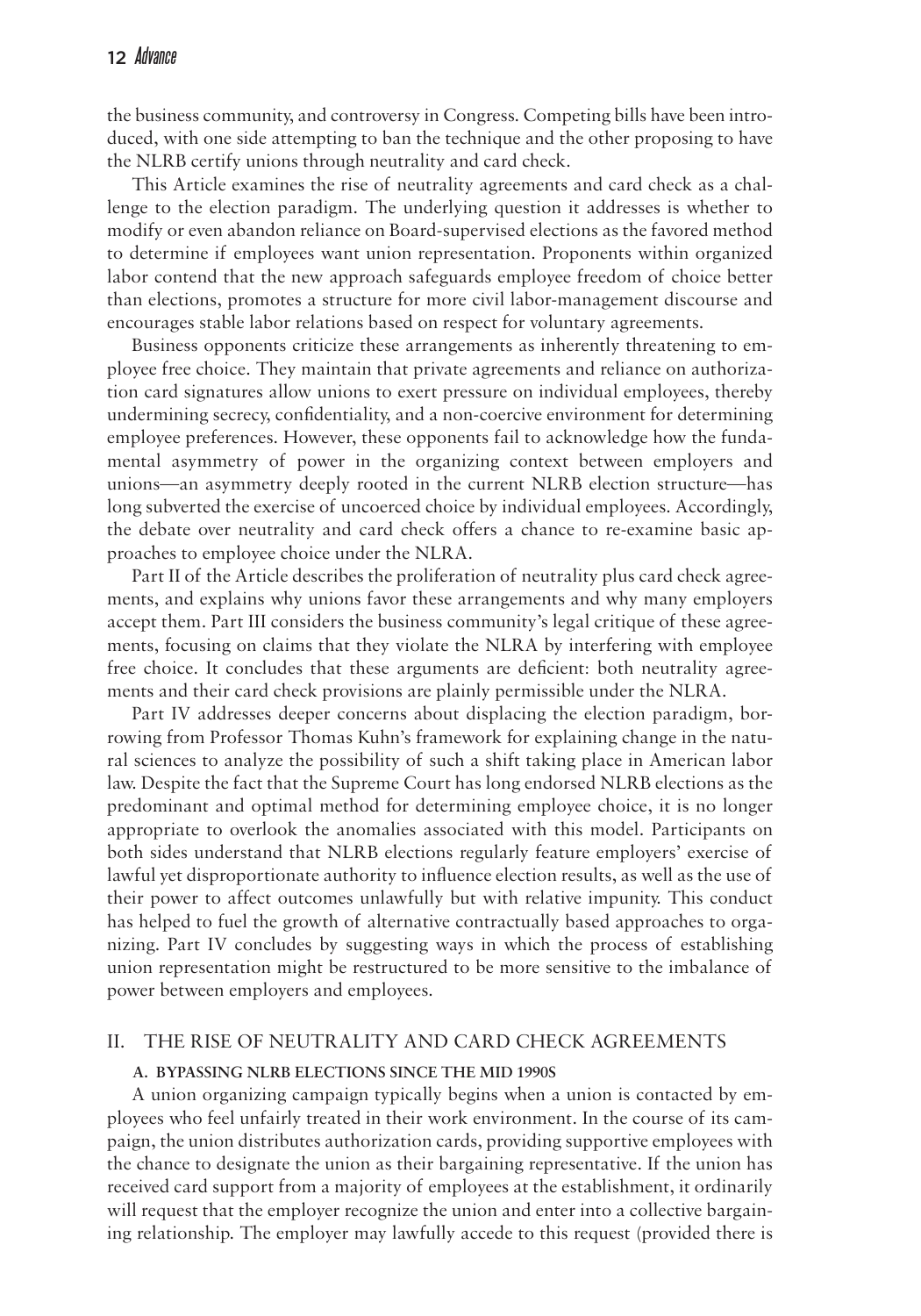in fact uncoerced majority support for the union). Employers, however, usually exercise their right to refuse recognition, setting the stage for a NLRB-conducted representation election in which management urges employees to vote against unionization. The election thus becomes a contest challenging the union's assertion that it enjoys majority support.

In the late 1970s, unions began to negotiate agreements with employers that modified this traditional approach by providing for employers to remain neutral in future organizing campaigns among their employees. Unions typically have sought these agreements in two contexts. First, they have attempted to negotiate neutrality with firms where they already represent some but not all of the company's employees. In addition, particularly in the service sector, unions have sought neutrality agreements from employers with whom they do not have an existing collective bargaining relationship.

Early neutrality agreements often conditioned an employer's neutral stance on "responsible" union behavior, pledging that management would remain neutral "providing the Union conducts itself in a manner which neither demeans the Corporation as an Organization nor its representatives as individuals." This emphasis on mutual respect and non-confrontation is a significant aspect of the neutrality agreement approach. Whereas the "regulated" environment of a NLRB election is highly adversarial, the self-regulated regime under neutrality and card check is predicated on a pre-commitment to restraint: both labor and management agree not to injure the reputation of their opposite number.

By the late 1990s, as unions bargained for neutrality with greater frequency, these agreements had become a central component of their organizing strategy. In an important empirical study, Professors Adrienne Eaton and Jill Kriesky analyzed 132 neutrality agreements negotiated by twenty-three different national unions.<sup>4</sup> Approximately 80% of the agreements they examined were bargained during the 1990s. Not surprisingly, Eaton and Kriesky found considerable variation among these agreements. Almost all, however, included an employer commitment to neutrality, and some twothirds included both neutrality and a provision for recognizing union majority status through a card check. In addition, most agreements called for union access to the employer's premises, thereby contracting around legal access restrictions established in 1992 by the Supreme Court. Nearly four-fifths of the agreements also imposed limits on union behavior—most often an agreement not to attack management during the campaign. Finally, more than 90% called for some mechanism, usually arbitration, to resolve allegations of non-neutral conduct or other disputes between the parties.

Eaton and Kriesky's findings suggest a link between what provisions are included in a neutrality agreement and the ultimate success of union organizing efforts. Organizing campaigns that featured an employer neutrality statement without providing for card check resulted in recognition for the union 46% of the time. By contrast, organizing campaigns in which parties agreed to both neutrality and card check ended with union recognition 78% of the time.

This 78% recognition rate is well above the average union win rate in Board elections since 1996. It also is more than twice the union win rate for elections that involve

Andrew M. Kramer et al., *Neutrality Agreements: The New Frontier in Labor Relations—Fair Play or Foul?*, 23 B.C. L. Rev. 39, 47 (1981) (quoting the Neutrality Agreement of June 6, 1979 between Philip Morris and Local 16 T of the Bakery, Confectionery, & Tobacco Workers Union).

*See* Adrienne E. Eaton & Jill Kriesky, *Union Organizing Under Neutrality and Card Check Agreements*, 55 Indus. & Lab. Rel. Rev. 42, 45 (2001). Sources for this paragraph and the following paragraph of text may be found at id. 46-48, 51-52.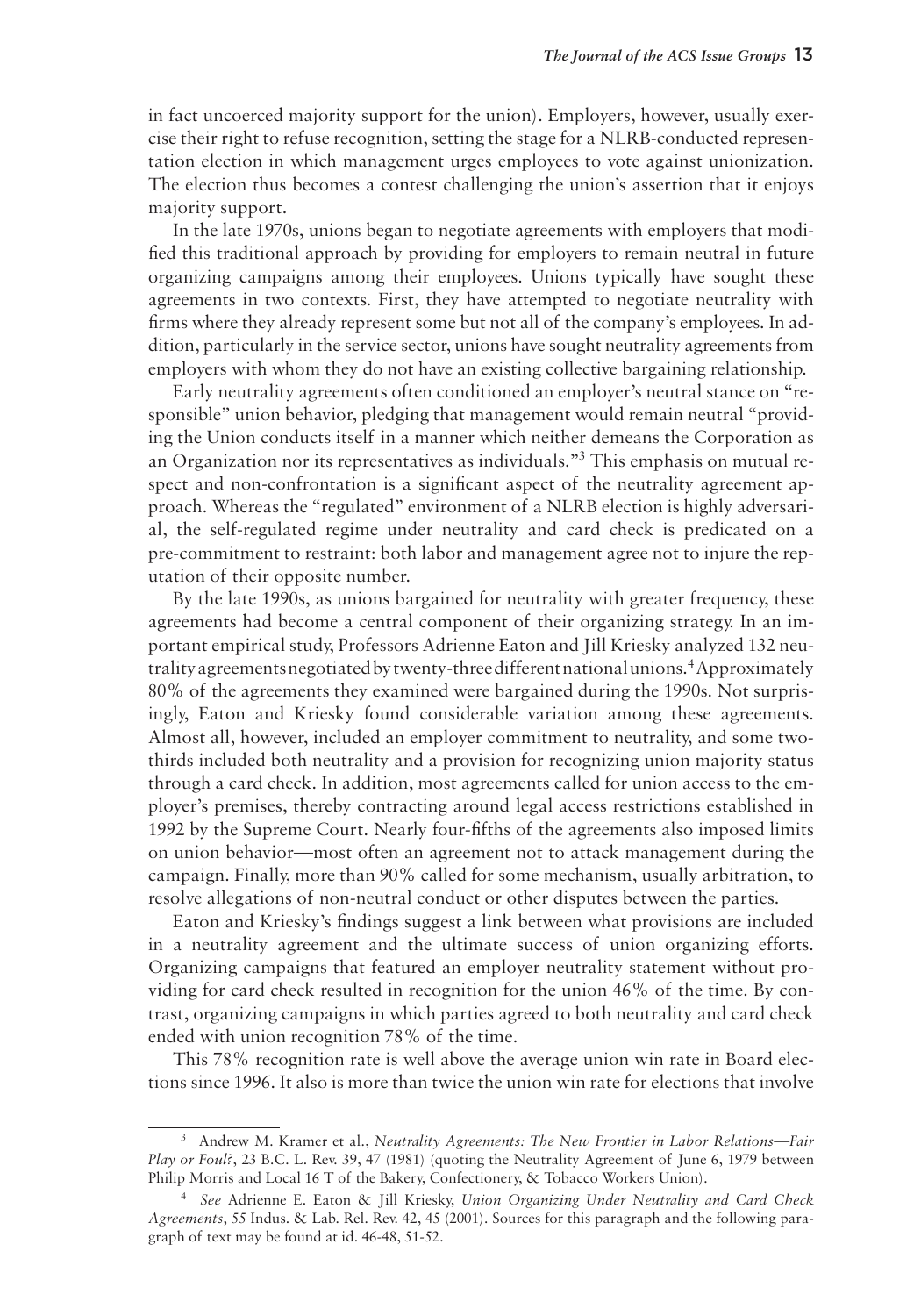larger units of 500 or more employees, units in which unions recently have attained notable successes based on neutrality and card check campaigns.<sup>5</sup> As importantly, unions' rate of achieving a first contract in the nearly 200 successful organizing campaigns monitored by Eaton and Kriesky was nearly 100%. That achievement far exceeds unions' 60% success rate for first contracts following NLRB election victories.

Organized labor's increasing reliance on neutrality and card check agreements appears to have significantly reduced its use of NLRB elections. After remaining relatively constant at around 3500 per year from 1983 to 1998, the number of Board elections held annually declined by close to  $30\%$  between 1999 and  $2003$ .<sup>8</sup> Strikingly, as union organizing activity has increased since the mid 1990s, the number of representation elections has reached its lowest level in over half a century.

The proliferation of neutrality plus card check agreements has become part of unions' larger commitment to modify the NLRB election-based approach to organizing. The AFL-CIO reported that its affiliates organized nearly three million workers from 1998 to 2003; less than one-fifth of these newly organized employees were added through NLRB elections.<sup>9</sup> Some of this success involved public sector employees or was attributable to other contractually-based approaches.<sup>10</sup> Still, neutrality plus card check has become a major weapon in labor's arsenal. The Service Employees, the Needletrades, Textile, Hotel and Restaurant Employees, and the Autoworkers all report that a plurality or majority of newly organized members have come through such contractual arrangements rather than NLRB elections.<sup>11</sup>

#### **B. Why Unions Negotiate for Neutrality with Card Check**

Given their comparative track records, it is easy to understand why unions prefer neutrality and card check over Board-supervised elections. The explanation for their success under this approach relates in large part to effects frequently associated with employer opposition during NLRB election campaigns. Neutrality arrangements allow unions to avoid these effects by sidestepping the consequences of both employer anti-union tactics and lengthy delays under the NLRB election regime.

Numerous studies have demonstrated the adverse impact of employer speech and conduct opposing unionization. The greater the amount of employer communication

For presentation and discussion of sources describing NLRB election win rates, *see* James J. Brudney, *Neutrality Agreements and Card Check Recognition: Prospects for Changing Paradigms*, 90 Iowa L. Rev. 819, 830 & nn. 49-50 (2005). For recent reported examples where neutrality plus card check has led to success in organizing units of more than 500 workers, *see id.* at 830, n.51.

*See* Eaton & Kriesky, *supra* note 4, at 52.

*See* Dunlop Comm'n on the Future of Worker-Mgmt. Relations, Fact Finding Report 73 (1994) [hereinafter DUNLOP COMM'N REPORT] (reporting that the success rate for obtaining first contracts between 1986 and 1993 was 56%); Paul Weiler, *Striking a New Balance: Freedom of Contract and the Prospects for Union Representation,* 98 Harv. L. Rev. 351, 354-55 (1984) (reporting that certified unions obtain first contracts in only 60% of cases).

For presentation of sources describing numbers of NLRB elections by year, *see* Brudney, *supra* note 5, 90 Iowa L. Rev. at 827, nn.36-37.

For detailed discussion of sources, *see id.* at 828-29, n.45. The figures on newly organized workers include public sector employees who are recruited wholly outside the NLRA domain.

<sup>10</sup> *See, e.g.,* Agreement on Election Procedures Between Service Employees International Union ("SEIU") and Catholic Healthcare West 5 (Apr. 4, 2001) (specifying standards of conduct and privately supervised elections for up to eight separate units of employees at acute care hospitals) (on file with the Iowa Law Review).

<sup>11</sup> For discussion of sources reporting on these results, *see* Brudney, *supra* note 5, 90 Iowa L. Rev. at 830, n.48.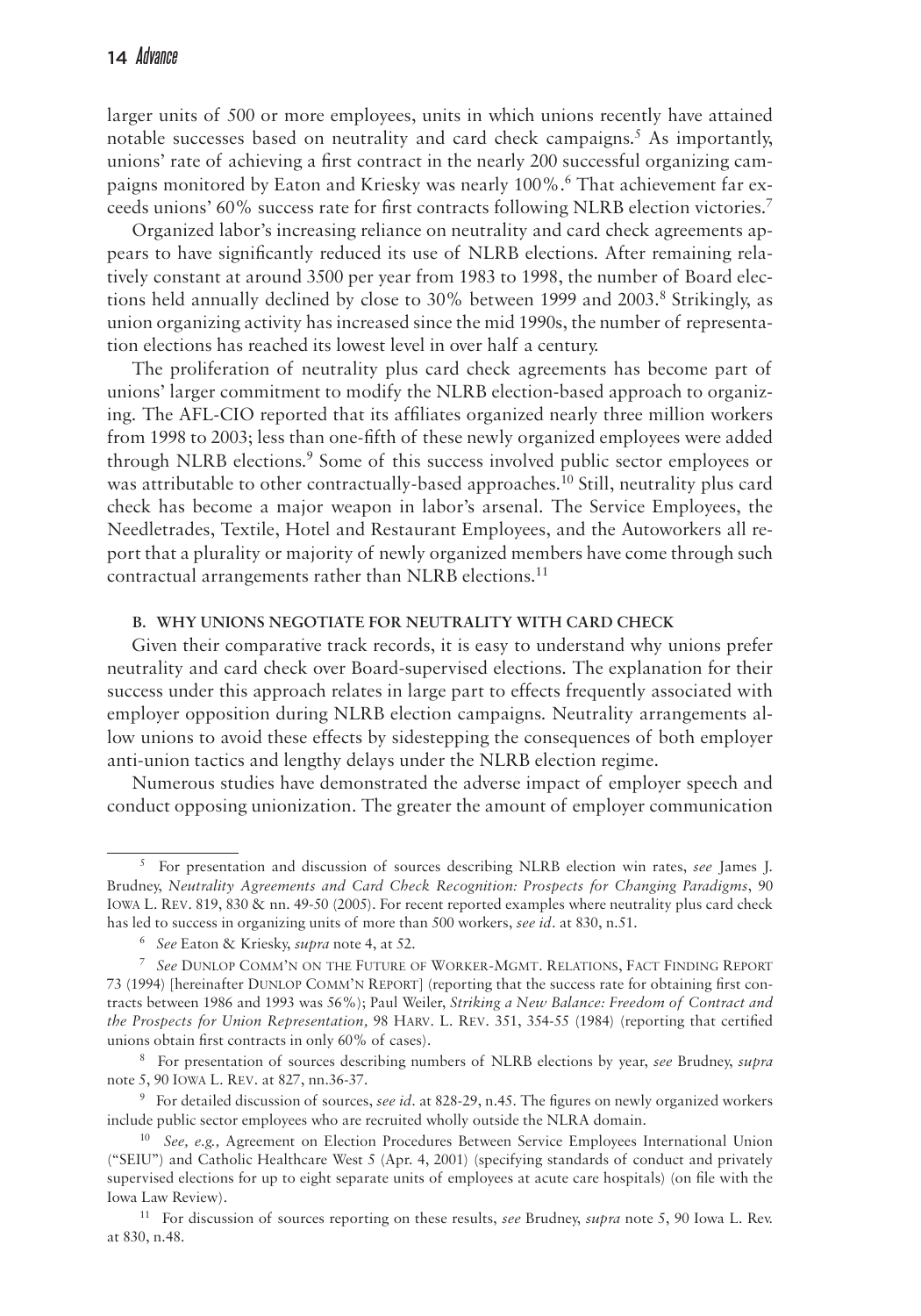during a campaign, the less likely a union is to prevail in the election.<sup>12</sup> While one might suppose that this impact stems primarily from the informative aspects of employer speech, research in the past two decades strongly suggests it is the aggressive and hierarchical nature of the communication that generates increased management success.

When an employer delivers a series of forceful messages that unionization is looked upon with extreme disfavor, the impact on employees is likely to reflect management's power over their work lives rather than the persuasive content of the words themselves. Captive audience speeches, oblique or direct threats against union supporters, and intense personal campaigning by supervisors are among the lawful or borderline lawful techniques that have proven especially effective in defeating unionization.13 Employers' unlawfully discriminatory conduct during campaigns—particularly the firing of union supporters—also has substantially curtailed unions' success.<sup>14</sup> By reducing or eliminating such tactics, neutrality agreements substantially improve unions' chances of securing majority support.

With regard to delay, there is again considerable evidence that unions fare less well as the gap widens between the filing of an election petition and the actual election.15 This impact seems linked to employers' intimidating speech or conduct during the extended campaign.16 The card check approach shortens the time period within which the union attempts to secure majority support and be recognized. Of even greater importance, neutrality agreements, with or without card check, minimize the prospects

<sup>14</sup> *See, e.g.,* Gen. Accounting Office, Concerns Regarding Impact of Employee Charges Against Employers for Unfair Labor Practices (1982) (reporting diminished success for unions in campaigns during which employer discrimination occurred); *see also* Freeman & Medoff, *supra* note 12, at 234-36 (summarizing findings from six studies); Bronfenbrenner, *supra* note 13, at 81 (describing how studies actually underestimate negative impact from firings because they do not include the many campaigns that collapse before an election once the employer has discharged key union supporters).

<sup>15</sup> *See, e.g.,* Bronfenbrenner, *supra* note 13, at 78-79 (reporting that for 261 union elections occurring in 1986 and 1987, win rate declines from 50% if election is held within sixty days of petition to 31% if election is held 61-180 days after petition); Myron Roomkin & Richard N. Block, *Case Processing Time and the Outcome of Representation Elections: Some Empirical Evidence,* 1981 U. Ill. L. Rev. 75, 88-89 (reporting that for over 45,000 union elections studied, win rate decreases steadily from 50% (if election occurs less than one month after petition is filed) to 30% (if election occurs four to seven months after petition is filed)).

<sup>12</sup> *See* Richard B. Freeman & James L. Medoff, What Do Unions Do? 234-36 (1984) (summarizing results from six studies). For a discussion of additional sources, *see* Brudney, *supra* note 5, 90 Iowa L. Rev. at 832, n.58.

<sup>13</sup> *See, e.g.,* Kate L. Bronfenbrenner, *Employer Behavior in Certification Elections and First-Contract Campaigns: Implications for Labor Law Reform,* Restoring the Promise of American Labor Law 75, 80-82 (Sheldon Friedman et al. eds. 1994) (reporting adverse impact from captive audience meetings and from increasing number of company letters transmitted to employees); William T. Dickens, *The Effect of Company Campaigns on Certification Elections: Law & Reality Once Again, 36 INDUS. & LAB. REL. REV.* 560 (1983) (reporting adverse impact of employer threats, captive audience speeches, and certain written communications); Richard B. Freeman & Morris M. Kleiner, *Employer Behavior in the Face of Union Organizing Drives,* 43 Indus. & Lab. Rel. Rev. 351, 361, 364 (1990) (reporting adverse impact of supervisors speaking out against unions); Morris M. Kleiner, *Intensity of Management Resistance: Understanding the Decline of Unionization in the Private Sector,* 22 J. Lab. Res. 519, 526-30 (2001) (reporting adverse impact of captive audience speeches and threats against employees); *see also* Freeman & Medoff, *supra* note 12, at 234-37 (summarizing findings from eleven studies).

<sup>16</sup> *See* Bronfenbrenner, *supra* note 13, at 78 (observing that delays "give employers a longer time period in which to campaign aggressively"). Roomkin & Block, *supra* note 15, at 76 (indicating same, and adding that delay increases likelihood of turnover in the workforce, thereby undermining union efforts to retain employee support).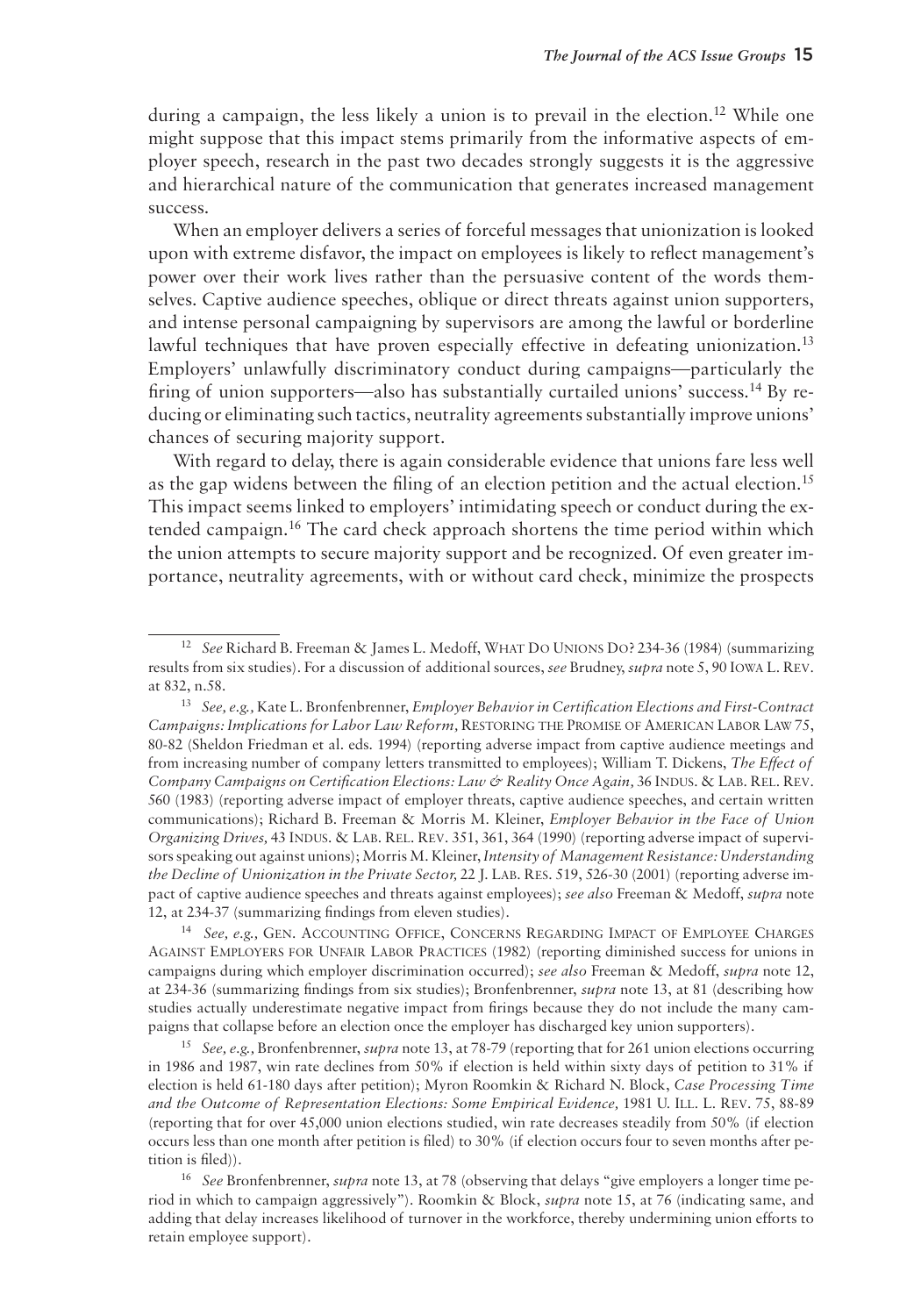for delay in opening collective bargaining once a determination has been made that the union enjoys majority support. $^{17}$ 

# **C. Why Employers Agree to Neutrality with Card Check**

At first glance, it is less obvious why employers agree to negotiate neutrality and card check. In a follow-up study, Eaton and Kriesky found that a majority of employers identified as their principal motive the costs they would incur if they did not agree to neutrality and card check.<sup>18</sup> Specifically, many employers cited the economic losses associated with a strike, the potential damage from union picketing or handbilling of customers<sup>19</sup> or the indirect costs of strained relations with third parties—such as the withholding of financial support or investment by a municipality or union pension fund, or loss of customer business from religious or community groups. Apart from the potential risks associated with resisting the union, employers also projected certain costs from entering into a neutrality agreement, such as increased labor costs from the ensuing collective bargaining agreement and diminished attractiveness as a merger or takeover target.

At the same time, Eaton and Kriesky found that a substantial minority of employers pointed primarily to the benefits derived from reaching a neutrality agreement.<sup>20</sup> In particular, many employers who anticipated that their increased labor costs would be substantial also believed that these costs would be offset by certain advantages. Importantly, Eaton and Kriesky described a range of benefits that employers expected to realize as a result of entering into neutrality agreements; these benefits are often reflected in other accounts of such arrangements. For some employers, neutrality agreements offered advantages in marketing products or services to unionized firms<sup>21</sup> or to union members themselves.<sup>22</sup> Other employers cited the importance of assistance

 $17$  The most egregious delays in the Board elections process actually occur after the votes have been cast, when challenges to the results or conduct of the election typically take years to resolve. *See* Int'l Confederation of Free Trade Unions (ICFTU), Internationally Recognized Core Labour Standards in the United States: Report for the WTO General Council Review of the Trade POLICIES OF THE UNITED STATES 3 (2004) [hereinafter ICFTU REPORT FOR WTO] (reporting backlog of 25,000 employer unfair labor practice cases in 2002 and average time of 557 days for NLRB to resolve such cases, not including subsequent court proceedings); Fred Feinstein, *The Challenge of Being General Counsel,* 16 Lab. Law 19, 34-35 (2000) (reporting that it typically takes two years to litigate an unfair labor practice case to completion and that "[d]elay in resolving a challenge to a union election victory can seriously undermine employee support and ultimately make it impossible to achieve a collective bargaining agreement").

<sup>18</sup> *See* Adrienne E. Eaton & Jill Kriesky, *Dancing with the Smoke Monster: Employer Motivations for Negotiating Neutrality and Card Check Agreements* (Dec. 2002) (unpublished manuscript, on file with the Iowa Law Review). Professors Eaton and Kriesky conducted telephone interviews with high-level human resource or labor relations executives from thirty-four employers that had agreed to neutrality and card check. *Id.* at 2-4. In this paragraph and the following paragraph support from the manuscript identified appears at *id.* 6-10, 12.

<sup>&</sup>lt;sup>19</sup> For further discussion of employers' perceptions of costs with respect to neutrality and card check, *see id.* 10, 12. *See also* Steven Greenhouse, *Local 226, "The Culinary" Makes Las Vegas the Land of the Living Wage*, N.Y. Times, June 3, 2004, at A22 (reporting that employers' concern over "pickets … blocking [hotel] driveways" led numerous Las Vegas hotels to agree to neutrality and card check).

<sup>20</sup> *See* Eaton & Kriesky, *supra* note 18, at 6-9.

<sup>21</sup> *See id.* at 7-9. *See* Brudney, *supra* note 5, 90 Iowa L. Rev. at 837, nn.80-81 (discussing sources).

<sup>&</sup>lt;sup>22</sup> See Convention Center Board Seeks Neutrality from San Diego Hotel Developers, Owners, DAILY Lab. Rep. (BNA), at A-8 (May 15, 2000) (describing economic advantages for hotels that house union conventions, and reporting HERE promise to steer union convention business to San Diego if neutrality agreements signed).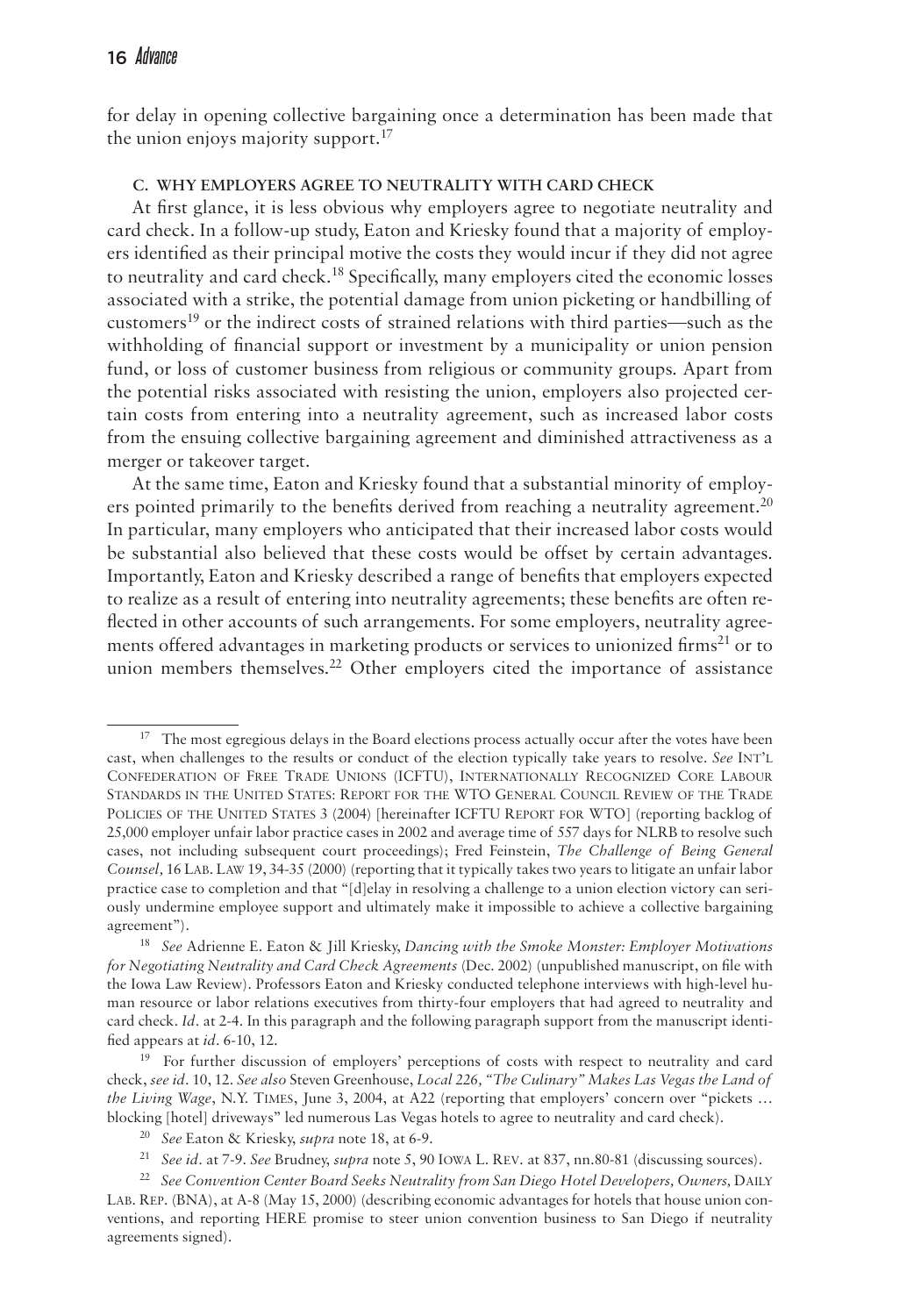from unions in lobbying for favorable legislative or regulatory outcomes.23 Employers also determined that neutrality and card check might enhance their ability to attract qualified employees or promote a more cooperative stance by unions in collective bargaining.24

Eaton and Kriesky concluded that the best explanation for why the employers they studied chose not to oppose unionization was simple economic rationality.<sup>25</sup> In this respect, the decision to accede to unionization, like the decision to resist that prospect, is at root a matter of business judgment.

As the studies and accounts discussed in Part II indicate, neutrality agreements generally accompanied by card check—have become a central feature of the labor organizing landscape over the past decade. Unions find them attractive for fairly obvious reasons. More intriguing is the fact that a substantial number of employers have been persuaded to abandon the aggressive stance they are entitled to adopt as part of an adversarial election campaign. Indeed, an important aspect of what is distinctive about the neutrality and card check approach is precisely its nonconfrontational character. I now consider whether such agreements to waive certain informational and combative advantages traditionally associated with campaign speech and conduct are themselves inherently suspect under the NLRA.

### III. The Business Critique: Defending Employee Free Choice

To put it mildly, not all employers or those sympathetic to the employer position have accepted organized labor's new approach. Concern or opposition has been expressed by a number of management attorneys and business lobbyists, by certain members of Congress, and by some labor relations scholars. Their challenges to the lawfulness of neutrality and card check revolve around the claim that such arrangements usurp or undermine the rights of individual employees under the NLRA. In essence, these critics contend that employees'  $\sqrt{\ }$  *z* right to choose "to form, join, or assist labor organizations ... and ... to refrain from any or all such activities<sup>"26</sup> is vindicated only through a spirited election campaign supervised by the NLRB, in which the employer and the union each seek to inform and persuade employees as to the merits of their respective positions.

A good sense of both the substance and rhetoric of the business challenge to neutrality and card check can be gleaned from the testimony of supporters of bills to prohibit card check recognition which were introduced by Republican members of

<sup>23</sup> *See* Eaton & Kriesky, *supra* note 18, at 7; *see also* Kathy Robertson, *Bill Ensures Profits for Nursing Homes,* Sacramento Bus. J., Aug. 20, 2004 (reporting on efforts by coalition of SEIU and nursing home chains to lobby for legislation increasing government support); *HERE Local 814 Signs Initial Accord at Waterfront Hotel in Santa Monica,* Daily Lab. Rep. (BNA), at A-5 (July 12, 2001) (reporting that city government, as owner of land on which hotel is located, made neutrality agreement a condition for approving hotel's sale to new owners); Michelle Amber, Avondale, *Unions Agree to Allow Workers to Decide if They Want Representation,* Daily Lab. Rep. (BNA), at AA-1 (Nov. 3, 1999) (reporting that as part of neutrality and card check agreement, union and management would work together to resolve pending matters before NLRB and OSHA).

<sup>24</sup> *See* Eaton & Kriesky, *supra* note 18, at 8 (describing management's emphasis on the need for skilled labor). Another bargaining objective often sought by management in connection with neutrality agreements is combination or streamlining of job classifications. *See* Greenhouse, *supra* note 19 (describing Las Vegas hotel's interest in having a small number of job categories for dishwashers, maids, and other hotel workers).

<sup>25</sup> *See* Eaton & Kriesky, *supra* note 18, at 22.

<sup>26</sup> 29 U.S.C. § 157 (2000).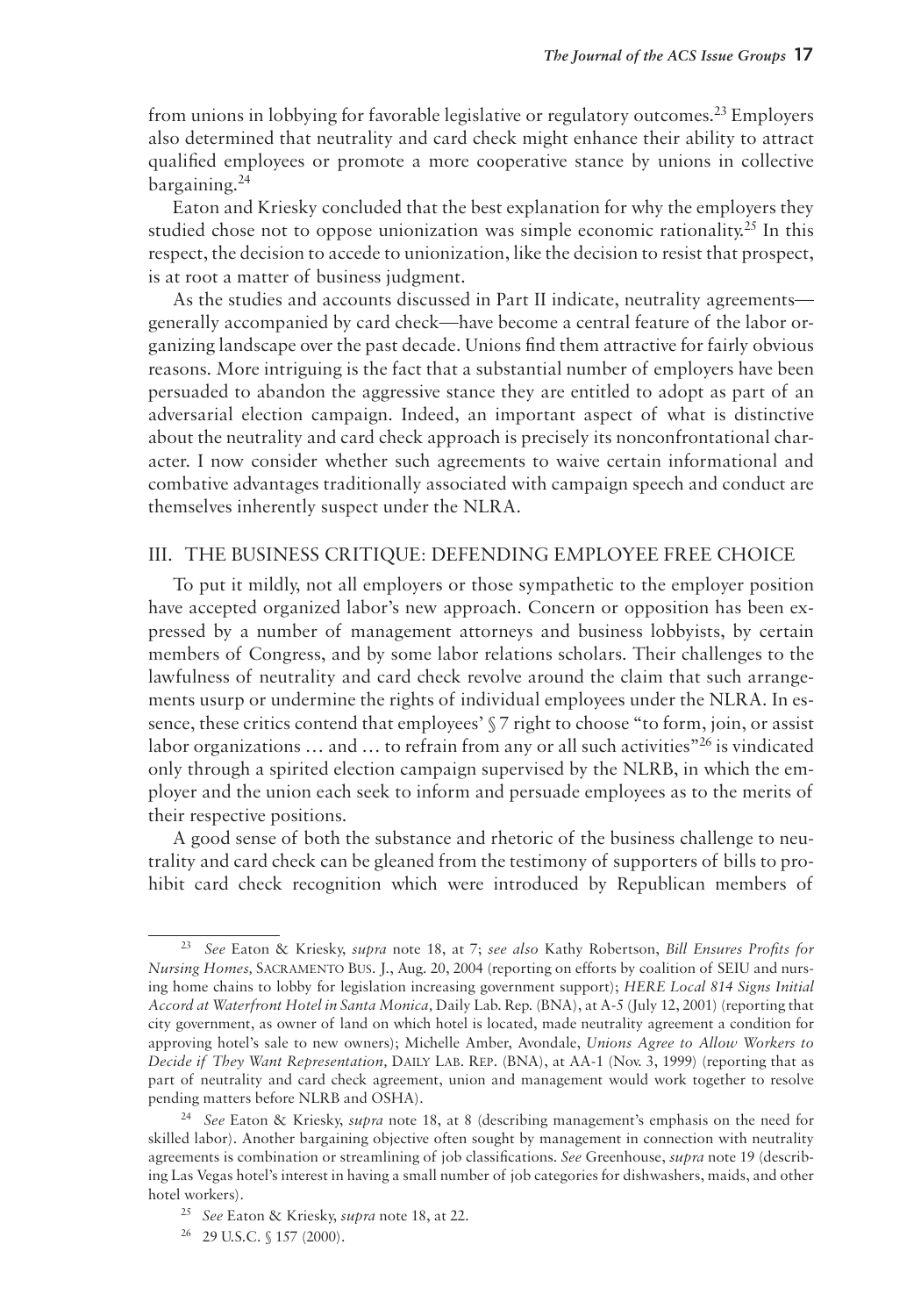Congress in 2002 and 2004.<sup>27</sup> These proposals sought to amend the NLRA so as to make it unlawful for an employer to recognize or bargain collectively with a union that has not been selected through a Board-supervised election. Testifying before a House hearing in 2002, attorney and former NLRB member Charles Cohen, representing the Chamber of Commerce, argued that neutrality and card check have as their "ultimate goal … obtaining representation status without a fully informed electorate and without a secret ballot election" and "undermine the right of free choice."<sup>28</sup> In the eyes of such critics, labor's new approach represents an assault on the longstanding principle of democratic employee choice—the confidential, Board-regulated election that is claimed to be at once competitive and unpressured.

The very fact that critics of neutrality and card check have sought to pass legislation prohibiting it raises an inference that this approach may be permissible under existing law. There are, however, at least three distinct aspects to the argument that employer agreements to remain neutral and abandon the election process are unlawful under the NLRA. I analyze all three and conclude that none is persuasive in light of the settled doctrine or purposes and policies of the Act.

#### **A. Neutrality Agreements and NLRA § 8(a)(2)**

Section  $8(a)(2)$  of the NLRA makes it unlawful for an employer "to dominate or interfere with the formation or administration of any labor organization or contribute financial or other support to it."<sup>29</sup> Some employer advocates have maintained that an employer's agreement to refrain from saying anything negative about unions, to allow union representatives to enter its facility and express pro-union views to its employees, and to accept authorization cards as evidence of majority union backing, is tantamount to contributing unlawful support or assistance toward a union. In essence, their argument is that an agreement not to engage in opposition effectively signals that the union enjoys favor, and that the employer's expression of deference subtly but inevitably constrains its employees in their decisions. For several reasons, this argument cannot withstand analysis.

Initially, it is difficult to understand why the contractual nature of an employer's refraining from opposing a union should have an unlawfully inhibiting impact on employees. Employers have the right to oppose unions, but they do not have a duty to do so. The fact that an employer's indifference or even implicit receptivity toward the union is expressed in writing rather than through ad hoc oral declarations hardly transforms the employer's voluntary stance into a coercive signal.

If anything, federal labor statutes not only tolerate but promote contractual arrangements between management and unions as conducive to labor peace. A key provision of the law is § 301 of the Taft-Hartley Act, which makes collectively bargained contracts enforceable in federal court. Respect for such arrangements, including

<sup>27</sup> *See* H.R. 4636, 107th Cong. § 2 (2002), and Secret Ballot Protection Act of 2004, H.R. 4343, 108th Cong. § 3 (2004).

<sup>28</sup> *Compulsory Union Dues and Corporate Campaigns: Hearings on H.R. 4636 Before the Subcomm. on Workforce Prots. of the House Comm. on Educ. & the Workforce,* 107th Cong. 100 (2002) (statement of Charles I. Cohen, Senior Partner, Morgan, Lewis & Bockius LLP, on behalf of the U.S. Chamber of Commerce on Oct. 8, 2002); *see also Labor Organizing Campaigns: Hearing Before the Subcomm. on Employer-Employee Relations of the House Comm. on Educ. & the Workforce,* 108th Cong. (2004) (statement of Charles I. Cohen) (maintaining that neutrality/card check agreements amount to "'gag orders' on lawful employer speech [that] limit employee free choice by limiting the information upon which employees make their decision").

<sup>29</sup> 29 U.S.C. § 158(a)(2) (2000).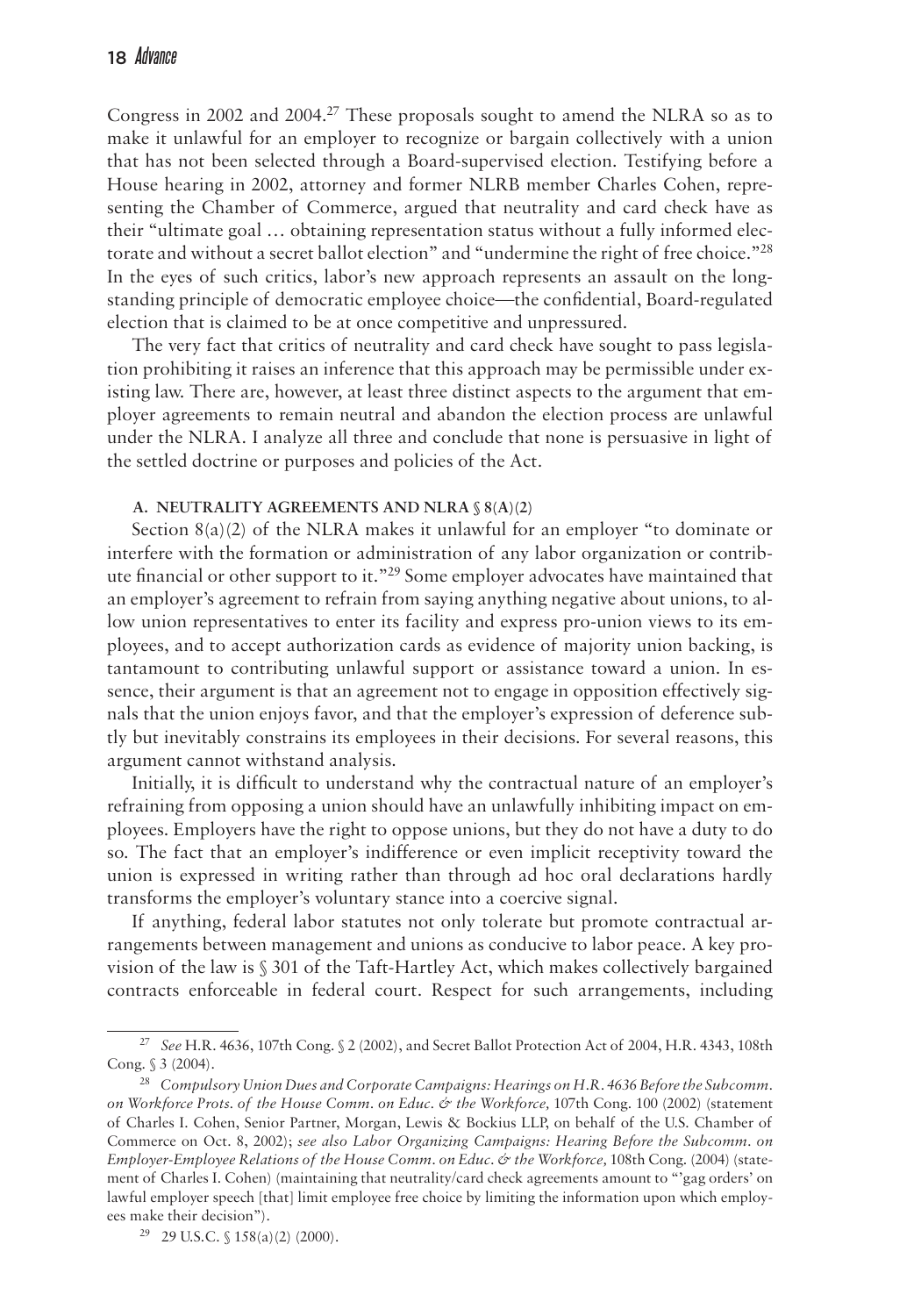agreements to recognize a union upon proof of majority support secured outside the elections context, has long been a centerpiece of U.S. labor law.30

The Supreme Court has expressed concern that a contractual agreement between employer and union supported by only a minority of employees might provide a "deceptive cloak of authority with which [the union could] persuasively elicit additional employee support."<sup>31</sup> But a neutrality agreement involves no such deception: the employer is simply stating its readiness to allow a union to secure majority support and its willingness to bargain with the union should it succeed.

Moreover, from a practical standpoint, employees themselves are not bound by neutrality agreements between employers and unions. Employees who wish to express opposition to unions remain free to do so. Such opposition may possibly trigger hostility from a union or its supporters, but misrepresentation, pressure, or reprisal can be fully addressed through existing NLRB procedures.<sup>32</sup> In addition, groups like the Chamber of Commerce also are not covered by neutrality agreements, and they can respond to employees seeking information on possible disadvantages of unions or disseminate such information to employees covered by a neutrality agreement.

Accordingly, there is no basis for inferring that neutrality agreements systemically inhibit the expressive options of employees who wish to oppose unionization. Indeed, Professors Eaton and Kriesky found that unions lost one out of five campaigns in which they relied on both neutrality and card check and some one-half of all campaigns involving neutrality agreements alone, suggesting that employees resisting unions retain an effective voice.

Stepping back, the argument that an employer's formal neutrality compromises employee free choice seems to rest, at bottom, on the notion that the NLRA and, in particular, § 8(a)(2) contemplates a fundamentally adversarial relationship between management and labor. However, in adopting  $\S 8(a)(2)$  Congress was focused on a more narrow issue: the need to eliminate in-house employer-dominated labor organizations in order to permit the growth of authentic collective bargaining.33 A centerpiece of the bill that resulted in the NLRA was the proposed abolition of these company unions. Congress' purpose, though, was not to stifle labor-management cooperation. Rather, it was to channel labormanagement relations, whether cooperative or adversarial, through truly autonomous labor organizations in order to promote meaningful collective bargaining.<sup>34</sup>

This is not to suggest that neutrality agreements automatically fall outside the ambit of  $\S$  8(a)(2). The line between employer-union cooperation (which is encouraged) and employer support constituting undue interference (which is prohibited) remains important and is at times difficult to identify.<sup>35</sup> Employers may inhibit choice in unlawful ways,

<sup>33</sup> For presentation and discussion of sources regarding legislative history of  $\frac{8}{a}(a)(2)$ , *see* Brudney, *supra* note 5, 90 Iowa L. Rev. at 849, n.140.

<sup>34</sup> *See id.* at 851, n.152.

<sup>30</sup> *See* Raley's, 336 N.L.R.B. 374, 385-86 (2001). *See generally,* Goldsmith-Louison Cadillac Corp., 299 N.L.R.B. 520 (1990); Alpha Beta Co., 294 N.L.R.B. 228 (1989); Cam Indus., 251 N.L.R.B. 11 (1980), *enforced, NLRB v. CAM Indus., Inc.*, 666 F.2d 411, 412-13 (9th Cir. 1982).

<sup>31</sup> *Int'l Ladies' Garment Workers' Union v. NLRB*, 366 U.S. 731, 736 (1961).

<sup>32</sup> *See, e.g.,* Bookland, Inc., 221 N.L.R.B. 35, 36 (1975) (holding that misrepresentations regarding the purpose or effect of signing a card result in its invalidation); Planned Bldg. Servs., Inc., 318 N.L.R.B. 1049, 1062-63 (1995) (holding that use of intimidating conduct when soliciting cards is unfair labor practice, and cards may not be used to establish majority support).

<sup>35</sup> *See NLRB v. Keller Ladders S., Inc.,* 405 F.2d 663, 667 (5th Cir. 1968) (discussing need to find balance between encouragement of cooperation that fosters stable and peaceful industrial relations and discouragement of interference that undermines employee freedom of choice).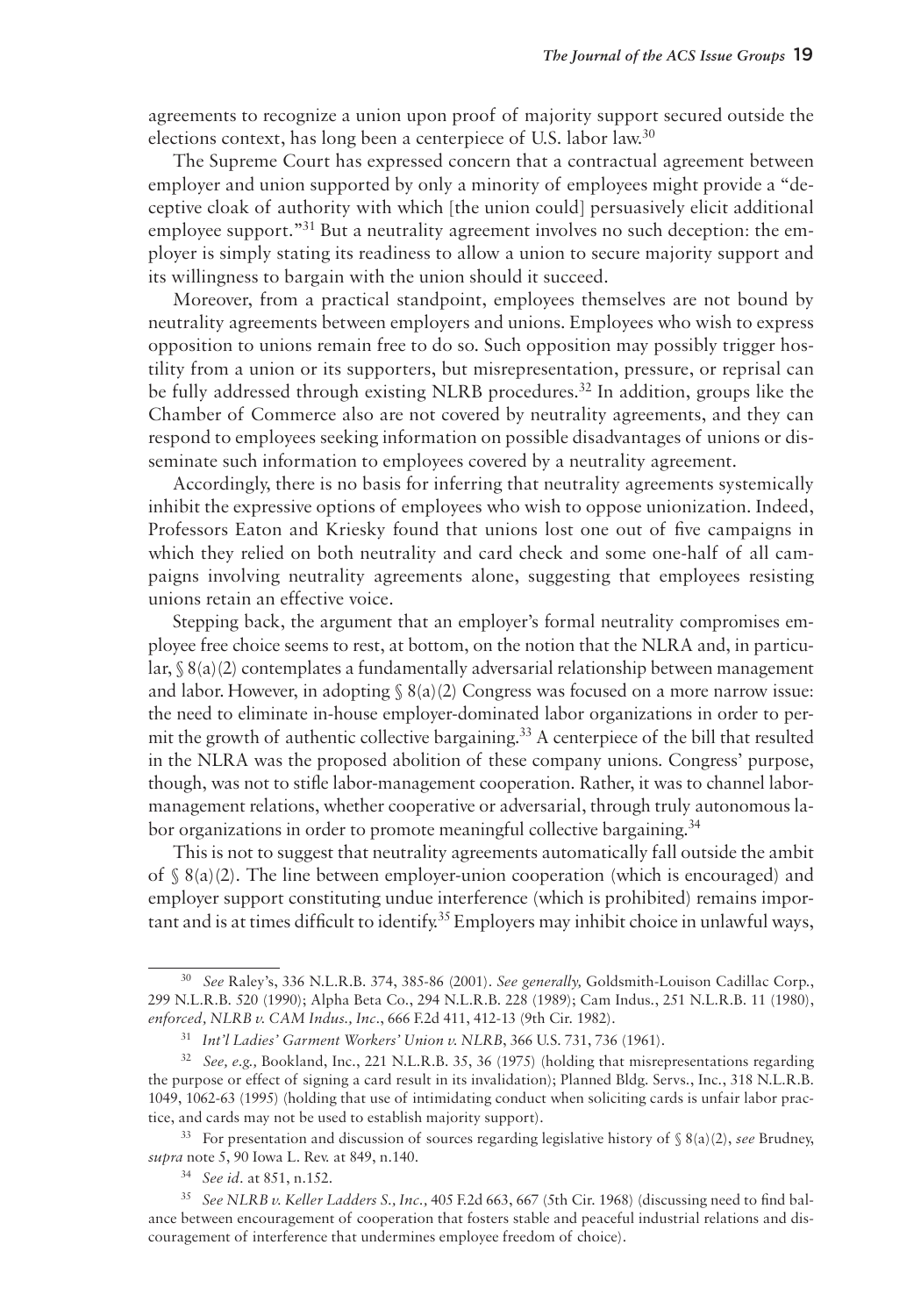by helping a union solicit signed authorization cards, by designating particular employees to assist a union organizing effort, or by convening a meeting between the union and employees at which supervisors monitor the employees' reactions. On the other hand, simply arranging for a meeting between union and employees on company premises, or allowing the union to solicit cards during the workday, do not constitute unlawful support and, in fact, fall within permissible instances of employer-union cooperation.36

The position adopted by the Board and the appellate courts indicates there is nothing presumptively suspect about employer statements expressing neutrality toward a union organizing effort. While there may be instances of abuse in implementation, an employer's announced willingness to allow employees to debate on their own whether to support an autonomous union is simply not the kind of 'mischief' that  $\S 8(a)(2)$ was designed to address.

# **B. Neutrality Agreements and Employer Waiver of the Right to Communicate with Employees**

Section  $8(c)$  of the NLRA protects employers' freedom to speak out against unionization, so long as this sharing of views "contains no threat of reprisal or force or promise of benefit."37 Enacted in 1947 after the Supreme Court had warned that Board restrictions on noncoercive employer speech raised constitutional questions,  $38 \text{ s/s}$ was meant to permit and encourage employer debate on union organizing and bargaining.<sup>39</sup> It has been contended that neutrality agreements are incompatible with  $\S$ 8(c) because they amount to the waiver of a fundamental employer right, a waiver that runs contrary to federal labor policy.<sup>40</sup> This second challenge also is without merit.

Accepting for argument's sake that an employer's right to engage in noncoercive speech during a union campaign implicates First Amendment considerations,<sup>41</sup> such a right may be waived if done "voluntarily, intelligently, and knowingly … with full awareness of the legal consequences.<sup> $n42$ </sup> Neutrality agreements that are sufficiently explicit typically satisfy this standard. Waiver provisions negotiated by sophisticated, institutional parties are regularly deemed voluntary.43 They also will likely be found knowing and intelligent, given that one party (the union) ordinarily relinquishes certain demands or makes certain promises in exchange for a pledge of neutrality by the other party (the employer).44

<sup>39</sup> *See Linn v. United Plant Guard Workers*, 383 U.S. 53, 62 (1966).

<sup>40</sup> *See Int'l Union, UAW v. Dana Corp*., 278 F.3d 548, 558 (6th Cir. 2002) (stating company's argument); Kramer et al., *supra* note 3, at 72-76.

<sup>41</sup> *See NLRB v. Gissel Packing Co.*, 395 U.S. 575, 617 (1970).

<sup>42</sup> *D.*.*H. Overmyer Co. v. Frick Co.,* 405 U.S. 174, 187 (1972) (setting forth standards for waiver of due process rights in civil context).

<sup>43</sup> *See id.* at 187-88.

<sup>36</sup> *See, e.g.,* Tecumseh Corrugated Box Co., 333 N.L.R.B. 1, 3, 6 (2001); New England Motor Freight Inc., 297 N.L.R.B. 848, 851-52 (1990).

 $37$  29 U.S.C. § 158(c) (2000). The text of § 8(c) sets forth an evidentiary rule more than an actual right: while employer communication "shall not constitute or be evidence of any unfair labor practice," such communication may still serve as grounds for the Board to order a new election under its § 9 powers. *See generally,* Excelsior Underwear, Inc., 156 N.L.R.B. 1236, 1245 (1966). For present purposes, however, I assume that the protection confers a positive right to speak. *Healthcare Ass'n of N.Y. State v. Pataki*, 471 F.3d 87, 100 (2d Cir. 2006) (holding that § 8(c) protects employer speech rights in the unionization campaign context); *but see United States Chamber of Commerce v. Lockyer*, 463 F.3d 1076, 1091 (9th Cir. 2004) (en banc) (holding that § 8(c) does not grant employer speech rights).

<sup>38</sup> *See NLRB v. Va. Elec. & Power Co.,* 314 U.S. 469, 477-79 (1941). *See generally, Thomas v. Collins*, 323 U.S. 516, 531-32 (1945).

<sup>44</sup> *See* William J. Guzick, *Employer Neutrality Agreements: Union Organizing Under a Nonadversarial Model of Labor Relations, 6 INDUS. REL. L.J. 421, 458-59 (1984).*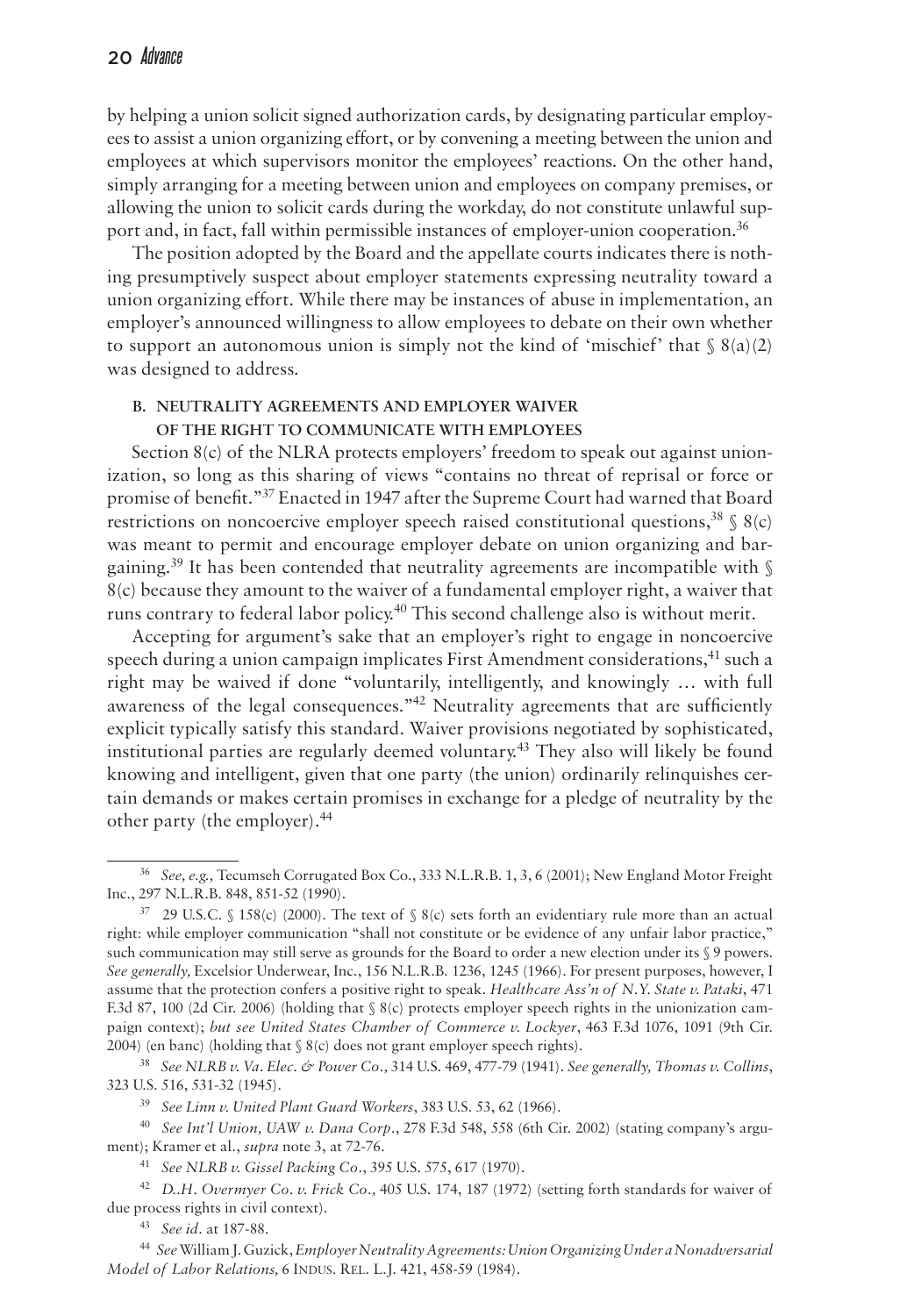There remains the possibility that even a voluntary, knowing, and intelligent waiver may be invalid on public policy grounds. It has been asserted that any agreement by an employer to remain silent undermines § 7 rights by compelling employees to choose for or against unionization without adequate information.45 The problem with this contention is that federal labor policy does not require employers to educate employees about the downsides of unionization.<sup>46</sup> Moreover, enforcing neutrality agreements actually promotes federal labor policy by respecting the parties' decision to forgo a divisive election process in favor of voluntary resolution of union-management differences.<sup>47</sup>

Finally, an employer's waiver of its right to speak during a union campaign does not deny employees' § 7 rights. That an employer is protected in speaking out against a union does not confer upon employees a right to hear such employer speech.48 There is simply no basis for believing that employees opposed to unions cannot assert their own § 7 rights, even if one were to indulge the rather strained premise that an employer's interest in renouncing a voluntary neutrality agreement reflects its role as benevolent champion of these employees.<sup>49</sup>

#### **C. Card Check Recognition and Actual or Presumptive Coercion**

As noted earlier, roughly two-thirds of all neutrality agreements include provisions for recognizing union majority status through card check. Critics have suggested that reliance on authorization cards to determine employee choice should be only a last resort because the signatures are obtained in circumstances that lack certain protective features of Board elections—the privacy of the voting booth, the secret ballot, and governmental oversight.

Taking note of such differences, the Supreme Court in a 1969 decision declared that cards were "admittedly inferior to the election process" as a means of reflecting employee choice.<sup>50</sup> At the same time, the Court made clear that authorization card signatures may serve as an adequate reflection of employee sentiment. In reaching this conclusion, the Court considered and dismissed claims that the card-signing process was inherently unreliable due to group pressure, lack of sufficient information being shared, or the presence of misrepresentation and coercion.<sup>51</sup>

Indeed, non-electoral paths to securing representative status have been approved under the NLRA since its inception. Employers whose unfair labor practices disrupt a

<sup>&</sup>lt;sup>45</sup> See Dana Corp., 278 F.3d at 559 (reciting employer's argument); *Hotel Employees*, Rest. Employees *Union, Local 2 v. Marriott Corp.,* 961 F.2d 1464, 1470 (9th Cir. 1992) (same).

<sup>46</sup> *See Hotel Employees*, 961 F.2d at 1470.

<sup>47</sup> *See, e.g.,* Baseball Club of Seattle (Seattle Mariners), 335 N.L.R.B. 563, 564-65 (2001) (holding that employer must abide by neutrality agreement, and dismissing its decertification petition); Verizon Info. Sys., 335 N.L.R.B. 558, 559-61 (2001) (holding that union must abide by neutrality agreement, and dismissing its representation petition).

<sup>&</sup>lt;sup>48</sup> The legislative history to  $\S$  8(c) makes clear that the provision was meant to allow employers to speak, at their discretion, without being penalized; there is no evidence at all that Congress contemplated an audience right to receive information. *See, e.g.,* H.R. Rep. No. 80-245, at 33 (1947); S. Rep. No. 80-105, at 23-24 (1947); 93 Cong. Rec. 7487 (1947) (veto message of President Truman); 93 Cong. Rec. 3953 (1947) (remarks of Sen. Taft); *id. at* 4261, 4266 (1947) (remarks of Sen. Ellender); *id.* at A3233 (1947) (remarks of Sen. Ball).

<sup>49</sup> *Compare Auciello Iron Works v. NLRB*, 517 U.S. 781, 790 (1996) (expressing doubts as to the "benevolence" of an employer acting "as its workers' champion against their certified union").

<sup>50</sup> *NLRB v. Gissel Packing Co*., 395 U.S. 575, 603 (1969).

<sup>51</sup> *See id.* at 602-04 (holding that card drives will typically be accompanied by some employer information-sharing, and that group pressures on employees that accompany card-signing efforts are equally present in typical election campaign).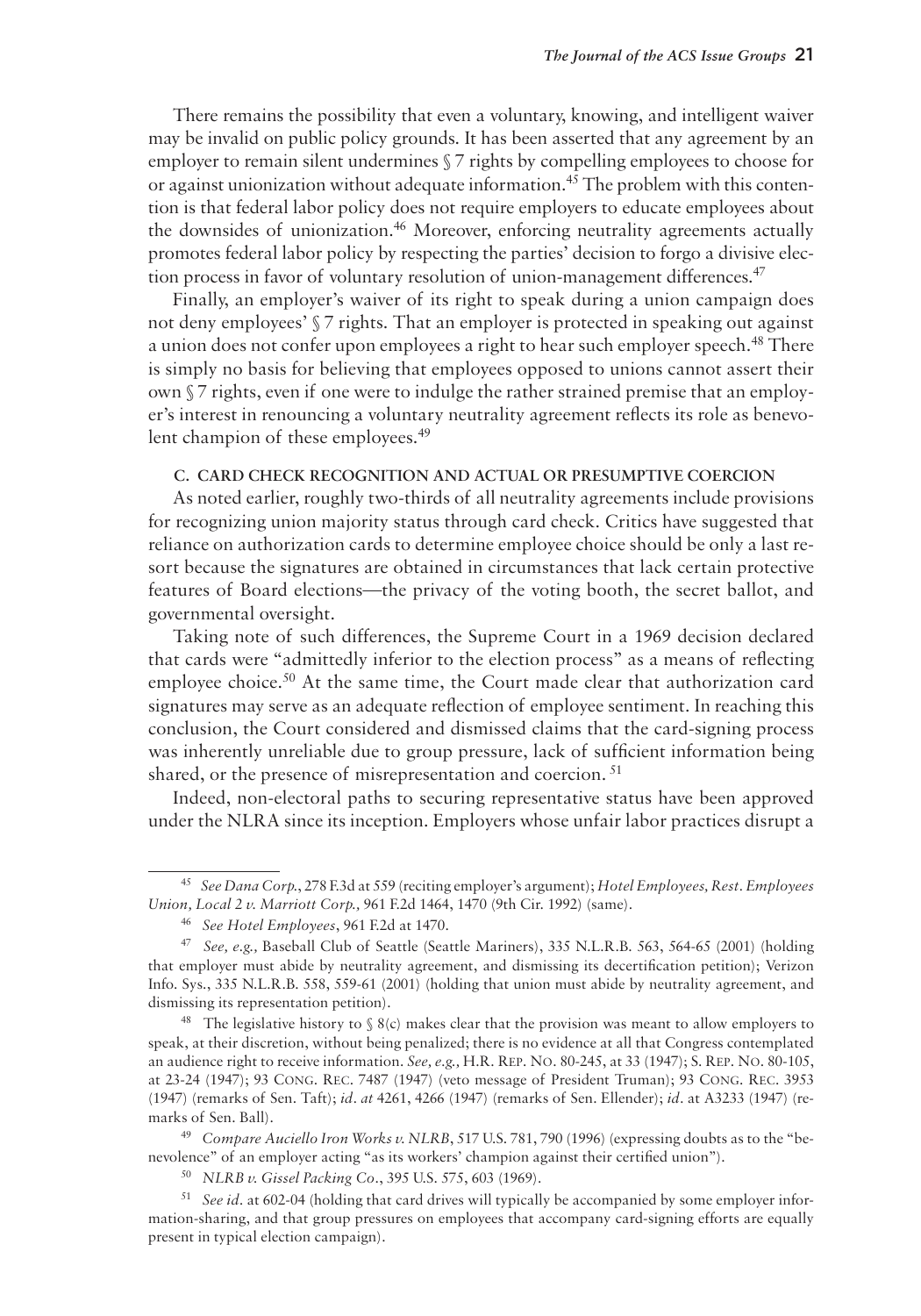Board election or otherwise vitiate clear evidence of union support can be ordered by the Board to bargain based on a card majority. Employers also may be required to recognize a union based on evidence of majority status that they themselves have solicited, such as an employer-conducted poll. Further, employers always have been permitted to enter voluntarily into bargaining relationships with unions that possess a card majority. An employer may do so spontaneously, in response to a union's presentation of cards, or by contracting in advance to recognize a union if such a showing is made.<sup>52</sup> One example of the latter involves agreements providing for employees in newly acquired facilities to become part of an existing bargaining unit through card check. The Board has held that so long as the card check process protects the new employees' right to self-determination, it will give full effect to such "additional stores" clauses and will consider the employer to have waived the right to demand a Board election.<sup>53</sup> More generally, card check agreements cannot waive individual employees' rights under § 7, but those rights do not include the right of an individual employee to demand a secret ballot election.<sup>54</sup>

The fact that recognition of valid card majorities and contractual agreements to be bound by such majorities are presumptively lawful does not mean that cards are always lawfully obtained. Those soliciting signatures may misinform employees as to the content or import of the cards, may exert undue pressure to sign, or may promise benefits as an inducement for signatures. The federal courts and the Board have been attentive to such concerns and have established that signed cards may be rejected based on showings of misrepresentation, coercion, or improper promise of benefits. Likewise, courts reviewing the enforceability of neutrality and card check agreements have been careful to consider whether an agreement provides employees with a fair opportunity to decide for themselves to accept or reject the union.<sup>55</sup>

In the end, there is no evidence of systemic misconduct associated with card signatures, and no reason to believe that particular instances of misconduct are not adequately addressed through case-specific review of alleged abuses. The history of reliance on cards in a range of settings combined with the strong policy favoring voluntary labor-management agreements makes clear that card check recognition does not raise any serious problem of legality under the NLRA.

A common theme to the legal arguments reviewed in this Part is the assumption that employers and unions are meant to be adversaries, at least until the union wins its majority. It should now be evident, however, that neutrality agreements and card check fit within an exceptional but always available doctrinal alternative, premised on the idea that employees can make genuinely free choices when employer and union decide together to forgo a Board-supervised election campaign.

<sup>52</sup> *See* Goodless Elec., 332 N.L.R.B. 1035, 1038 (2001), and cases cited therein.

<sup>53</sup> *See, e.g.,* Kroger Co., 219 N.L.R.B. 388, 389 (1975); Central Parking Sys. Inc., 335 N.L.R.B. 390 (2001). However, the current Board has indicated its willingness to revisit this question. *See* Shaw's Supermarkets, 343 N.L.R.B. No. 105 (2004) (granting review of whether public policy considerations preclude employer waiver of right to petition for Board election).

<sup>54</sup> Cellco P'ship, No. 4-CA-30729, 2002 WL 254221, at \*2 (N.L.R.B. Gen. Counsel, Jan. 7, 2002) (rejecting individual employee's claim that he had a right to a secret ballot election). However, despite longestablished doctrine allowing a union a reasonable period to negotiate a collective bargaining agreement with an employer following lawful recognition, the current Board has questioned whether voluntary recognition should bar immediate petitions to decertify a union if supported by 30% of the employees. *See*  Dana Corp. and Metaldyne Corp., 341 N.L.R.B. No. 150 (2004) (granting review).

<sup>55</sup> *See, e.g., Hotel & Rest. Employees Union Local 217 v. J.P. Morgan Hotel*, 996 F.2d 561, 566 (2d Cir. 1993); H*otel Employees, Rest. Employees Union, Local 2 v. Marriott Corp*., 961 F.2d 1464, 1468 (9th Cir. 1992).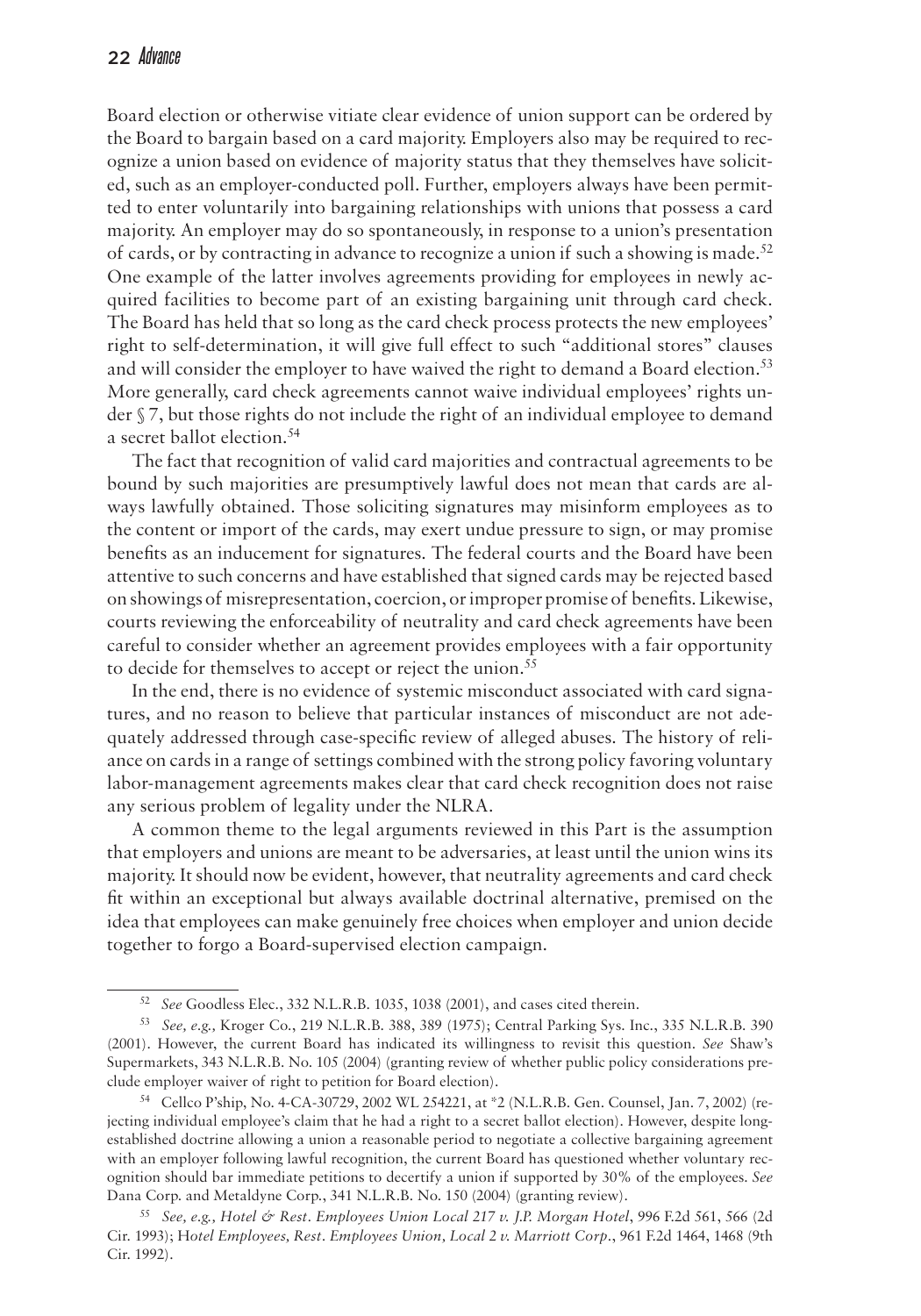Still, as indicated in Part I, reliance on card check and neutrality over the past decade has gone well beyond the exceptional. The widespread use of a lawful approach predicated on contractually based cooperation rather than relatively unbridled competition thus presents a challenge to the notion that NLRB elections are the best method of ascertaining what employees want.

# IV. Challenging The Election Paradigm

Historically, elections have been the primary mechanism used to determine whether employees wish to be represented by a union. In 1969 the Supreme Court stated with confidence that "[e]lections have been … and will continue to be held in the vast majority of cases" to make this determination.<sup>56</sup> The predominance of the election is linked to its normative position as the morally legitimate pathway to vindicate employee free choice. This preference for elections rests on the belief that they are most likely to reflect the well-informed, uninhibited, and genuine choices of employees.

In short, the use of NLRB elections to determine what employees really want is our reigning explanatory theory or paradigm. For decades, it has been accepted as descriptively accurate and normatively satisfying within the relevant public policy community. In order to understand why the election approach may warrant modification or abandonment, I invoke by analogy the work of historian of science Thomas Kuhn, who theorized how change occurs in the natural sciences. By referencing Kuhn's explanation for shifts in perception within the scientific community, I hope to shed light on the need to rethink our approach to ascertaining employee choice regarding union representation.

# **A. Kuhn's Theory of Paradigms and Scientific Change**

According to Kuhn, problem-solving in science takes place against the backdrop of an accepted theory or organizing set of beliefs—a paradigm.57 There are always anomalies or unsolved questions, but the techniques of scientific discovery are applied to work out these problems. At some critical level, however, a tolerable amount of anomaly turns intolerable. When enough anomalies cannot be solved, or when practitioners reach enough conflicting solutions, the scientific community begins to disagree about the conceptual and procedural rules of the game. What can emerge from such quarrels is an embrace by the problem-solving community of a new paradigm—a "paradigm shift."58

The discussion that follows maintains that the election-centered approach has failed to address the increasingly anomalous results associated with its use as the guiding principle on which to predicate employee free choice. Accordingly, the

<sup>56</sup> *NLRB v. Gissel Packing Co*., 395 U.S. 575, 607 (1969). *See also Linden Lumber Div., Summer & Co. v. NLRB*, 419 U.S. 301, 302-10 (1974).

<sup>57</sup> *See* Kuhn, *supra* note 1, at 10 (defining paradigm in context of normal science). Kuhn's book first appeared in 1962; the enlarged second edition, referred to here, was published in 1970.

<sup>58</sup> *See id.* at 77-83, 94-95, 109-10, 148-50, 154-59, 166-67. Kuhn's emphasis on the social psychology surrounding scientific discovery has been vigorously challenged. At the same time, his theory has obvious relevance to law, where the objects of study are not data generated and defined within the research community itself but rather events experienced and given importance by other human actors. *See* Edward L. Rubin, *Law And and the Methodology of Law,* 1997 Wisc. L. Rev. 521, 525-26, 539-40 (describing data, on which national scientists rely, as "a passive subject of research that must be generated by the discipline itself" (even in fields that "rely heavily on observation" as opposed to experimentation), and contrasting this with events, on which social scientists and law professors rely, and which are not "discovered" in laboratories or nature but produced by other human beings).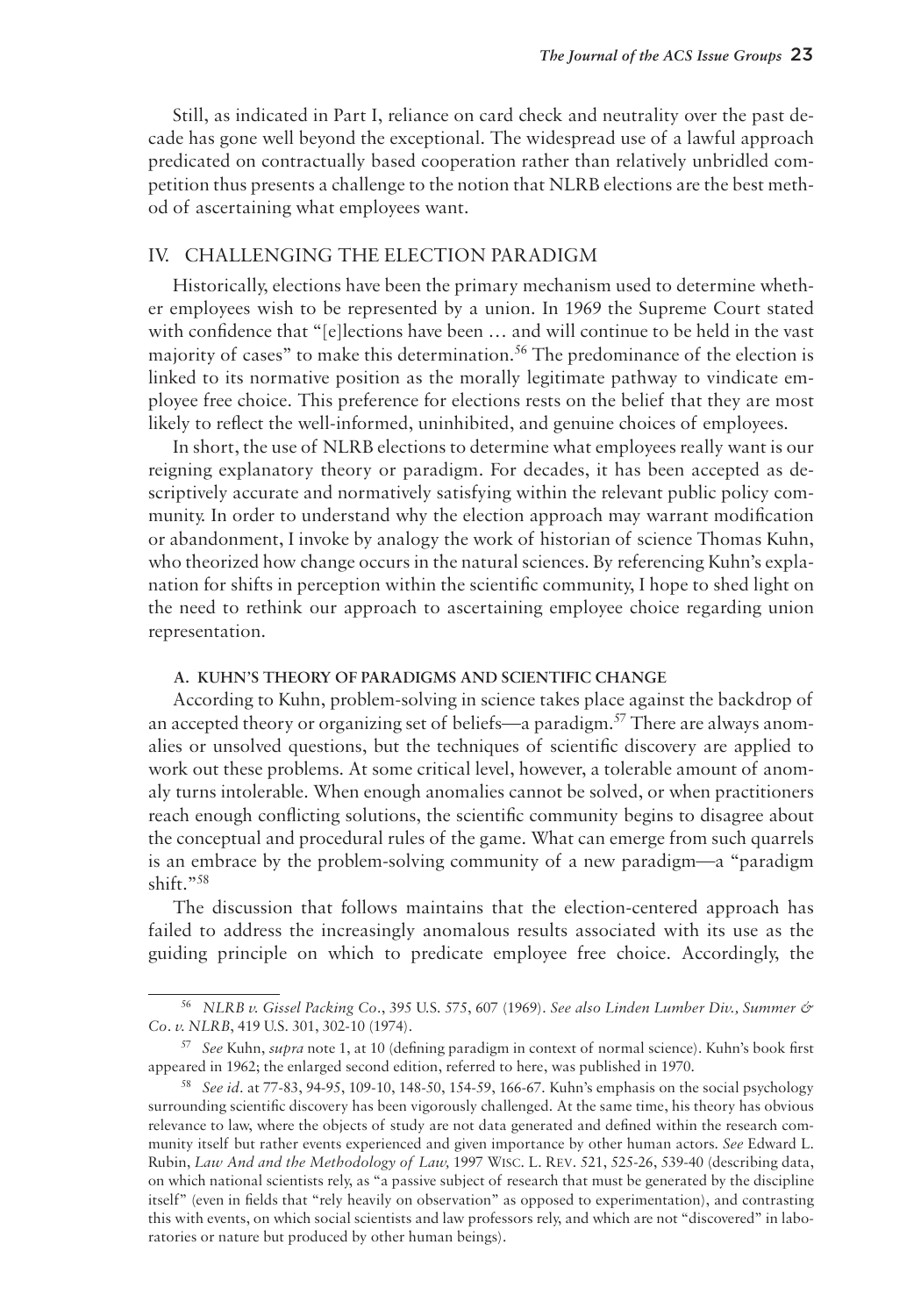increasing tension between NLRB elections and neutrality plus card check may reflect an emerging recognition of the need to change paradigms for considering how best to ensure employees' right to bargain collectively through "representatives of their own choosing."

# **B. The Election Paradigm and Impediments to Employee Free Choice** *1. The Elections Regime as Dominant Paradigm*

The NLRB election regime furnishes a description of how employees decide whether to be represented by a union and also a justification for this method as the fairest means for their exercise of free choice. Since the late 1940s, the Board has regulated organizing on the hypothesis that employers and unions would—and should—campaign like political candidates for the support of presumptively undecided voters.<sup>59</sup> For over fifty years, the election paradigm has helped shape the strategic and litigation approaches adopted by labor and management. It also has guided the NLRB and the courts in developing legal doctrines to address various problems arising under this regime. $60$ 

The NLRB and the courts explored these challenges from within the framework of the election model. Yet if one views reliance on NLRB elections as a Kuhnian paradigm, one sees that this approach has remained unchallenged even as serious anomalies have arisen. As the ensuing discussion indicates, the assumption that NLRB elections provide the best, or only, basis for promoting and protecting employee choice has lost its validity.

#### *2. Deterioration of the Election Paradigm*

Preliminarily, there is the uncertainty and delay associated with scheduling the election and resolving disputes about its conduct. Unlike political elections, which occur on dates established well before and independent of the campaign itself, NLRB elections may occur anywhere from several weeks to months after a petition is filed.<sup>61</sup> The election date typically is not set until some time after both sides have begun campaigning and may be postponed for months by employer challenges to the composition of the unit. In addition, post-election objections by the employer may delay the results for years.<sup>62</sup> Employers who oppose unionization understand that delay

<sup>59</sup> Craig Becker, *Democracy in the Workplace: Union Representation Elections and Federal Labor Law,* 77 Minn. L. Rev. 495, 545-47 (1993) (discussing § 8(c), enacted as part of Taft-Hartley, as establishing employers' right to campaign as if they were candidates seeking employees' support).

 $60$  Among the issues that the Board and courts have investigated under the election paradigm are the line to be drawn between lawfully predictive and unlawfully threatening employer speech, the coercive implications of employer or union promises of benefits during an election campaign, and the impact of employer misrepresentations. Agency and judicial decisionmakers also have struggled with issues of competitive access to the electorate, establishing a framework to accord employers and unions sufficient contacts with voters while not unfairly advantaging one side or the other. For discussion of the many court and Board decisions on these matters, *see* Brudney, *supra* note 5, 90 Iowa L. Rev. at 866-67 and nn.234-39.

<sup>61</sup> *See* Dunlop Comm'n Report, *supra* note 7, at 68, 82 (reporting median time from petition to election of roughly fifty days in 1993, about the same as in late 1970s and 1980s; 20% of elections occur more than two months after petition).

<sup>62</sup> *See* Human Rights Watch, Unfair Advantage: Workers' Freedom of Association in the United States Under International Human Rights Standards 23 (2000) [hereinafter Unfair Advantage] (discussing unit scope challenges and consequent delays); Feinstein, *supra* note 17, at 34-35 (reporting two year delays due to litigation in late 1990s).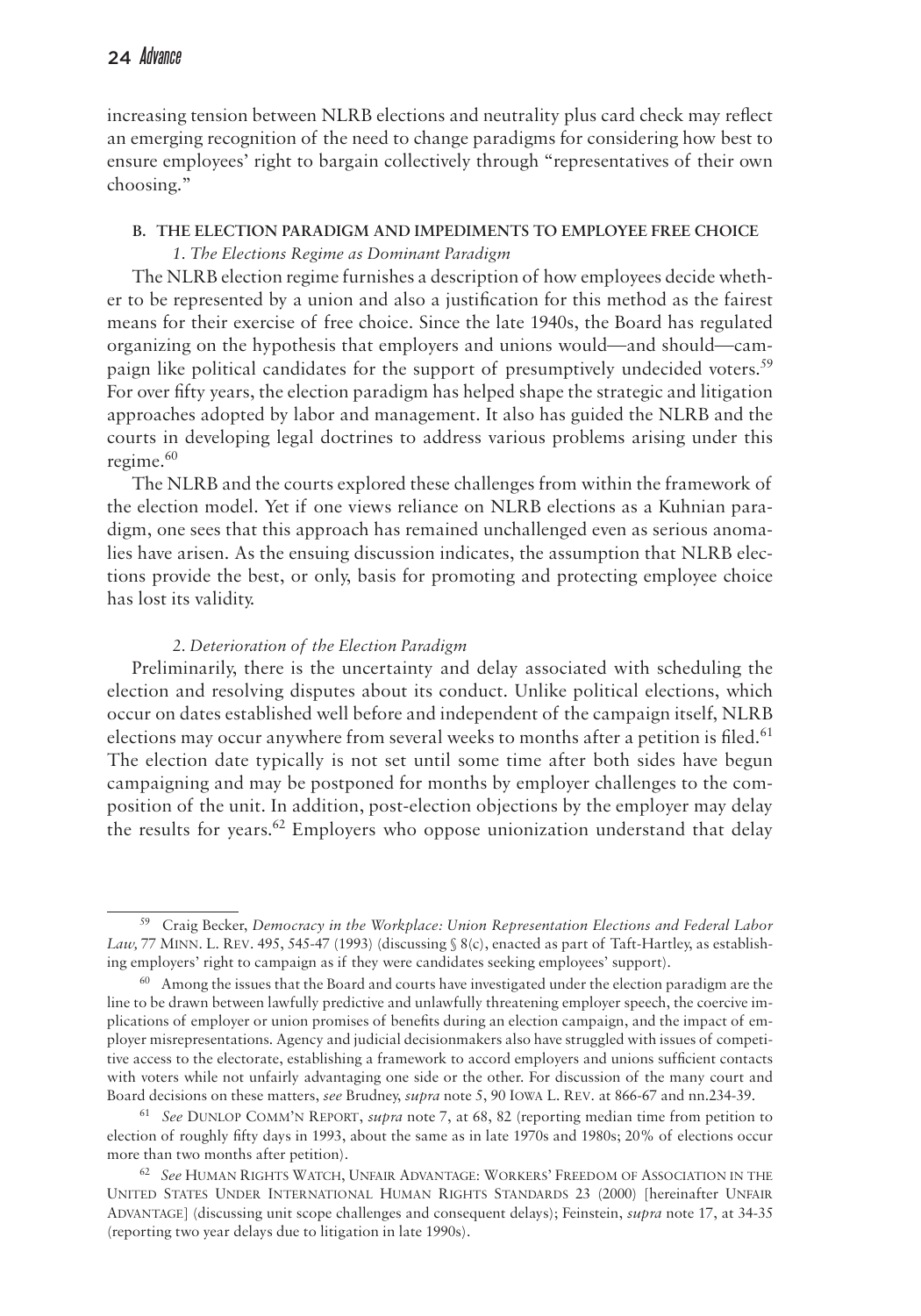diminishes the ultimate chance of union success.<sup>63</sup> Employees facing these uncertainties and obstacles are discouraged from maintaining interest in unionization.<sup>64</sup>

More important, however, is the impact of employer speech and conduct that is approved under the NLRB election paradigm. The law, as interpreted, permits employers to restrict employees' speech with co-workers,<sup>65</sup> while forcing them to attend meetings at which well-scripted managers "predict" dire consequences if employees unionize.<sup>66</sup> Employers make use of intense pressure tactics in the overwhelming majority of campaigns.<sup>67</sup> Union organizers who might counter employers' dire predictions are excluded from the worksite altogether in almost all circumstances.<sup>68</sup>

The stark inequality between employer "incumbents" and union "challengers" regarding rights of access to, or speech aimed at, the voters would be unthinkable in a political election setting. Individual employees attending sophisticated captive audience speeches, or participating in one-on-one encounters with their immediate supervisors, understandably may feel intimidated if not coerced by repeated oral, written, and electronic communications linking "union presence" to layoffs, plant closings, and permanent replacement during a lawful economic strike.<sup>69</sup> Even if an employer does not immediately follow through on such predictions, their repeated expression is likely to affect employees as they contemplate the range of subtler deprivations that union supporters may face in the future.

Unlawful employer campaign activity—most notably termination or other retaliation against union supporters—further damages possibilities for a genuinely free choice. Academic observers analyzing annual Board reports have demonstrated that discriminatory conduct against employees increased at an astounding rate between the late 1950s and 1980; this pattern of employer misconduct persists in robust form today.70 By 1990, there were incidents of unlawful termination in fully 25% of organizing campaigns: one of every fifty union supporters in an NLRB election campaign

<sup>63</sup> *See* John Logan, Consultants, *Lawyers, and the "Union Free" Movement in the U.S.A. Since the 1970s,* 33 Ind. Rel. J. 197, 200-01 (2002) (reporting that anti-union consultants and lawyers advise firms how to object to size and composition of bargaining unit, and how to file frivolous complaints with the Board, thus delaying election process and eroding employee confidence in the union and the NLRB).

<sup>64</sup> *See, e.g.,* Unfair Advantage, *supra* note 62, at 69-70, 82-85 (describing how "slow[ness] … of the legal mechanisms" and "availability of appeal after appeal" undermine unions' majority support).

<sup>65</sup> *See NLRB v. United Steelworkers of Am*., 357 U.S. 357, 364 (1958); *Republic Aviation Corp. v. NLRB*, 324 U.S. 793, 803 (1945).

<sup>66</sup> *See* Peerless Plywood Co., 107 N.L.R.B. 427, 428-29 (1953) (allowing captive audience speeches); *NLRB v. Gissel Packing Co.*, 395 U.S. 575, 618 (1969) (allowing predictions but not threats).

<sup>67</sup> *See* ICFTU Report for WTO, *supra* note 17, at 3 (reporting that 92% of employers in contested campaigns force workers to attend closed-door meetings and 78% require employees to meet one-on-one with supervisors).

<sup>68</sup> *See Lechmere, Inc. v. NLRB*, 502 U.S. 527, 535 (1992).

<sup>69</sup> *See, e.g.,* Unfair Advantage, *supra* note 62, at 71-74 (reporting that employers threaten to close workplace in 50% of U.S. organizing campaigns); ICFTU Report for WTO, *supra* note 17, at 3 (reporting that employers threaten to relocate their business in 71% of all campaigns involving "non-mobile" manufacturing industries); James J. Brudney, *To Strike or Not to Strike,* 1999 Wis. L. Rev. 65, 69-70 (1998); (discussing origins of permanent replacement doctrine in 1938 Supreme Court decision, and substantial increase in employer use of permanent replacements in strikes since 1980).

<sup>70</sup> *See* Paul Weiler, *Promises to Keep: Securing Workers' Rights to Self-Organization Under the NLRA*, 96 Harv. L. Rev. 1769, 1779-80 (1983); Charles Morris, *A Tale of Two Statutes: Discrimination for Union Activity Under the NLRA and RLA, 2 EMP. RTS. & POL'Y J. 327, 331 (1998); 68 NLRB ANN.* Rep. tbl. 2, 4 (2003). For detailed discussion of these and other sources regarding the frequency of employer unfair labor practices *see* Brudney, *supra* note 5, 90 Iowa L. Rev. at 870-871, n.251-55.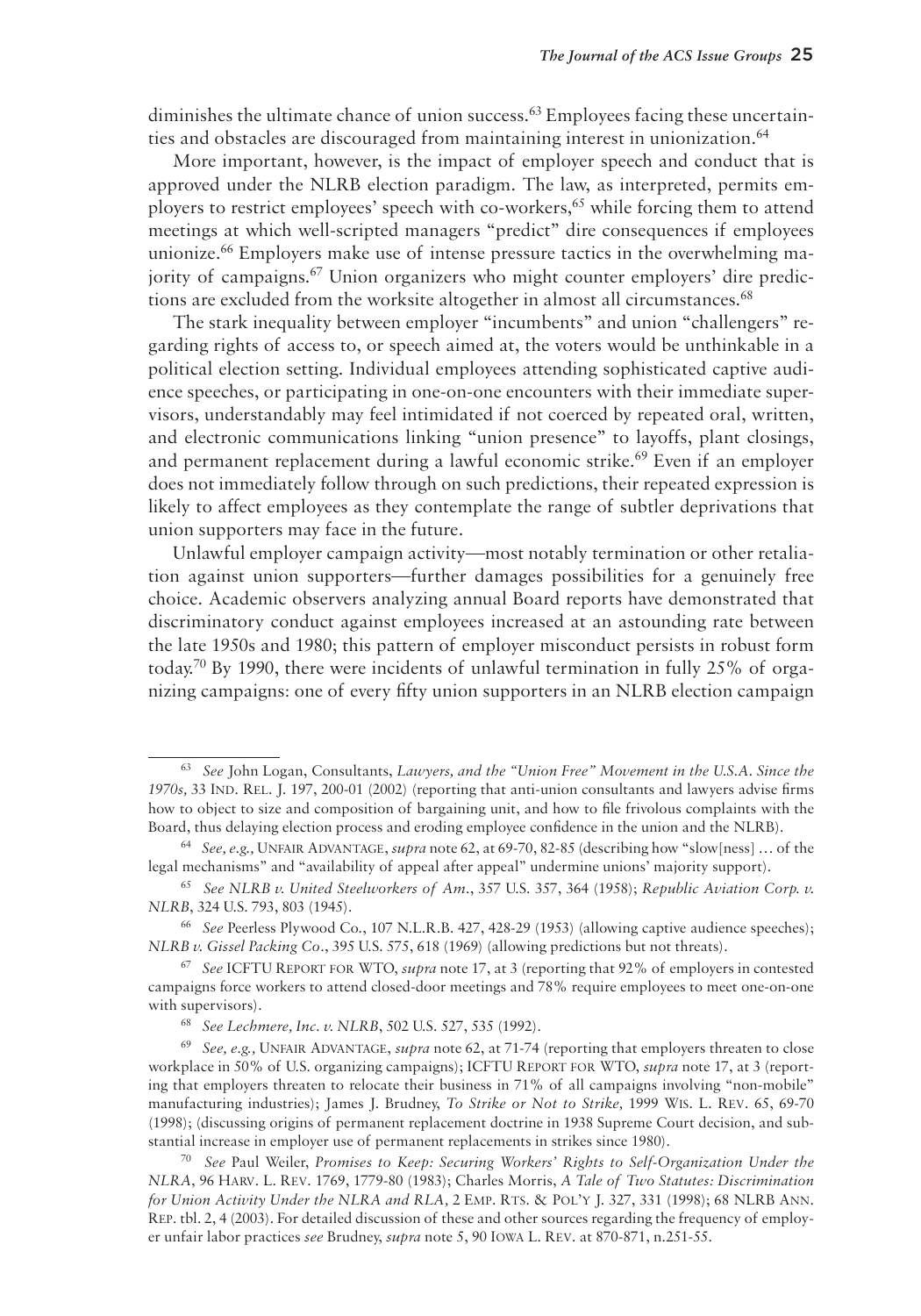could expect to be victimized.<sup>71</sup> A more recent study estimated that by the late 1990s, one out of every eighteen workers who participated in a union organizing campaign was the object of unlawful discrimination.72

Given pervasive employer resistance to unionization, it is not surprising that 40% of non-union, non-managerial employees believe their employer would fire or otherwise mistreat them if they campaigned for a union.<sup>73</sup> More than half of all employees who say they want union representation report management resistance as the main reason they do not have it.<sup>74</sup> A recent study estimated that, given a genuinely free choice, 44% of private sector employees would opt for union representation.75

Finally, the absence of effective remedies protecting employee free choice reinforces the ominous message for union supporters. In principle, when an employer's unlawful conduct has "interfere[d] with the elections process and tend[ed] to preclude the holding of a fair election," the Board may order the employer to bargain with a union based on a pre-election card majority.<sup>76</sup> These bargaining orders were described by the Supreme Court in 1969 as the best way to "effectuat<sup>[e]</sup> ascertainable employee free choice" as it existed before the employer's firings and unlawful threats.77 Yet since the 1960s, the appellate courts have repeatedly reversed Board-issued bargaining orders,  $78$ and the NLRB's appetite for pursuing this remedy has diminished accordingly.79

One could argue that the election paradigm was flawed from its inception, in that employer-union competition differs fundamentally from a political election.<sup>80</sup> It may be that the election paradigm was more descriptively accurate and more normatively satisfying in the era following World War II, when employers acceded more readily to

<sup>74</sup> *See* Richard B. Freeman & Joel Rogers, What Workers Want 30-37, 60-62, 86 (1999) (discussing methods for conducting national Worker Representation and Participation Study in 1994-1995, and reporting that 55% of non-union employees who said they wanted a union gave management opposition as the main reason for there not being one).

<sup>75</sup> *See id.* at 89.

78 For studies describing the appellate courts' extraordinarily high reversal rate for bargaining orders *see* Brudney, *supra* note 5, 90 Iowa L. Rev. at 871-72 and n.260.

<sup>79</sup> *See* James J. Brudney, *Reflections on Group Action and the Law of the Workplace*, 74 Tex. L. Rev. 1563, 1587 (1996) and sources cited therein (reporting that number of bargaining orders issued annually fell from over 100 in late 1960s to just 15 by early 1990s). This decline of 85% in the twenty-five years after *Gissel* approved the bargaining order remedy substantially exceeded the 50% decline in election activity over the same period. Given the 28% increase in § 8(a)(3) charges filed between 1970 and 1990, one can hardly attribute the sharp decrease in bargaining orders to more law-abiding conduct by employers. *See id.*

<sup>80</sup> *See* Unfair Advantage, *supra* note 62, at 18-25; Becker, *supra* note 59, at 569-70; Logan, *supra*  note 63, at 201-04. In a NLRB election campaign an employer has the authority to set wages and benefits, assign tasks, monitor performance, and impose discipline on the voters—all on a daily basis. This power to create and communicate dependency and dominance inevitably invigorates an employer's campaign statements. By contrast, the union—even if it prevails on election day—holds neither economic nor legal power over the employees.

<sup>71</sup> *See* Dunlop Comm'n Report, *supra* note 7, at 70. The incidence of illegal firings rose from one in twenty elections in the 1950s to one in four as of 1990. Firings affected one in 700 union supporters in the 1950s, but one in fifty by 1990.

<sup>72</sup> *See* Morris, *supra* note 70, at 330.

<sup>73</sup> *See* Dunlop Comm'n Report, *supra* note 7, at 75 (reporting 41% figure from 1991 Fingerhut-Powers poll); *see also* Paul Weiler, Governing the Workplace: The Future of Labor and Employment Law 117 n.25 (1990) (reporting that 43% of employees in 1984 Harris Poll thought their employer would fire, discipline, or otherwise retaliate against union supporters).

<sup>76</sup> *NLRB v. Gissel Packing Co*., 395 U.S. 575, 594 (1969) (stating Board's current practice as of late 1960s).

<sup>77</sup> *See id.* at 612, 614.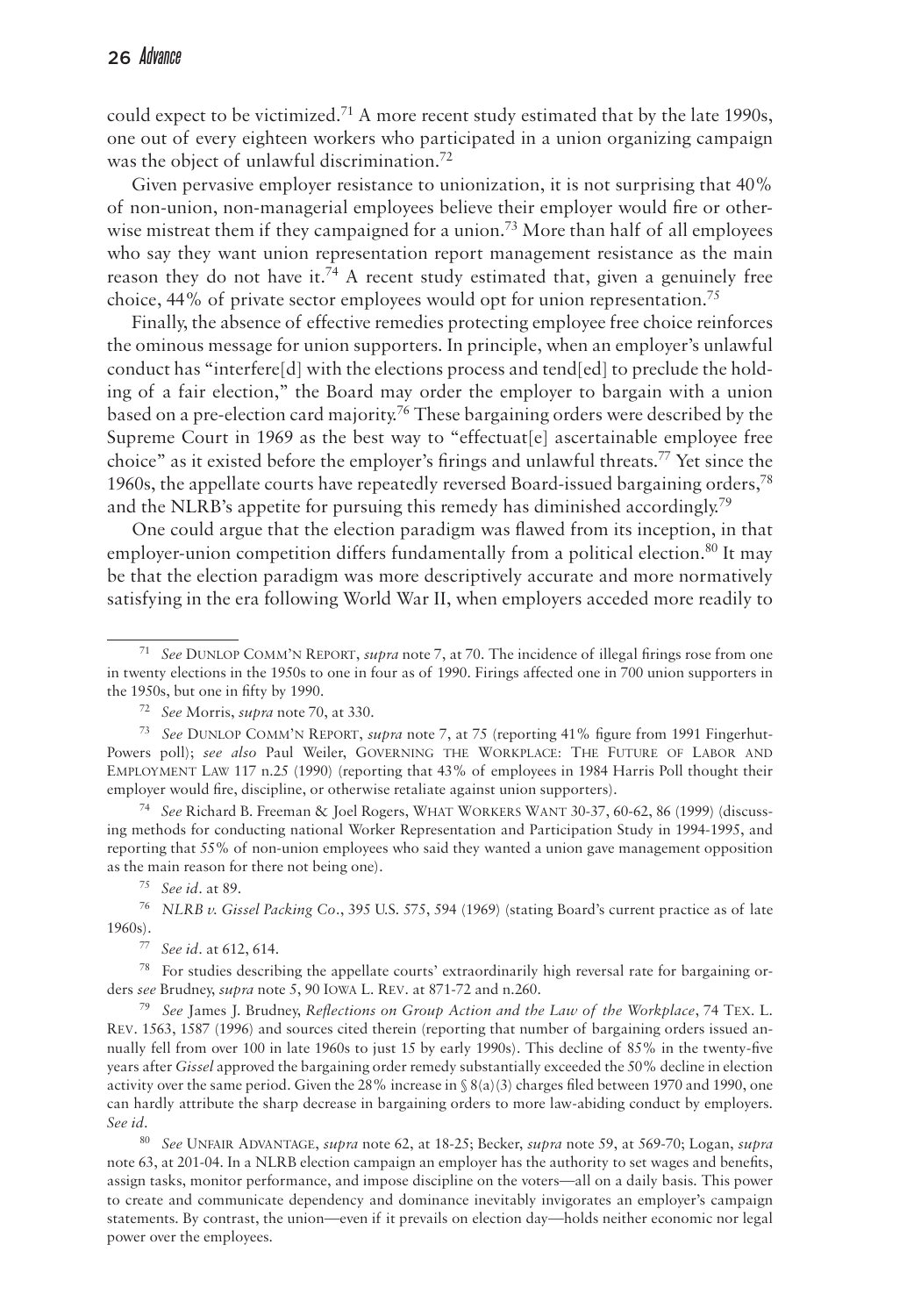unionization, and analogies between industrial and political democracy reflected a societal impulse to celebrate recent national triumphs.<sup>81</sup> Even assuming, however, that the restrictions on campaign conduct imposed under the election paradigm were once defensible in principle, the pervasive practical difficulties of the past thirty years have rendered the paradigm inapplicable. The law regulating NLRB elections has developed since 1970 to exacerbate the inequalities between labor and management.<sup>82</sup> Relying on the advice of "union avoidance" consultants, employers now take greater advantage of what the law permits or does not deter.<sup>83</sup> As expressed by one eminent labor law scholar, "[t]he intensity of opposition to unionization which is exhibited by American employers has no parallel in the western industrial world."84

#### *3. Tenacity of the Election Paradigm*

Although academic observers and government commissions have documented serious problems in the NLRB election regime over a period of decades, the deterioration of the election paradigm has not triggered its rejection in favor of something new. To borrow from Kuhn's analysis, the public policy community's consensus around this paradigm now stands as an impediment to otherwise predictable change.<sup>85</sup>

Organized labor's shift in its practices is a noteworthy response to the decline of the election paradigm. Some three million new members were organized by AFL-CIO unions between 1998 and 2003, with over 80% of this activity occurring outside the domain of NLRB elections. The Court's 1969 statement, that elections "will continue to be held in the vast majority of cases,"86 no longer reflects reality. Further, given that major unions are relying on neutrality plus card check and that the approach readily survives a facial legal challenge, it is likely to remain a basic organizing strategy.

Whether neutrality and card check *should* supplant elections deserves further attention and discussion. For proponents of neutrality, the very existence of a contractual agreement signifies that the employer and union have achieved some degree of mutual respect. That manifestation of the employer's attitude, albeit within a narrow scope, may help alleviate employees' otherwise rational perception that their employer may have a punitive stake in how they exercise their choice.

<sup>81</sup> *See generally* Reuel E. Schiller, *From Group Rights to Individual Liberties: Post-War Labor Law, Liberalism, and the Waning of Union Strength,* 20 Berkeley J. Emp. & Lab. L. 1, 11-18 (1999); Katherine Van Wezel Stone, *The Post-War Paradigm in American Labor Law,* 90 Yale L.J. 1509, 1525 (1981); William M. Wiecek, *America in the Post-War Years: Transition and Transformation*, 50 Syracuse L. Rev. 1203, 1217 (2000).

<sup>82</sup> *See Lechmere Inc. v. NLRB*, 502 U.S. 527, 535 (1992) (restricting union organizer access); Midland Nat'l Life Ins. Co., 263 N.L.R.B. 127, 133 (1982) (relaxing rules against employer misrepresentation); Weiler, *supra* note 70, at 1787-93 (1983) (discussing ineffectiveness of backpay awards and reinstatement remedy); *supra* notes 78-79 (discussing appellate courts' action to place severe limits on availability of bargaining orders).

<sup>83</sup> *See* ICFTU Report for WTO, *supra* note 17, at 3 (reporting that 75% of employers hire outside consultants and security firms to run anti-union campaigns); Logan, *supra* note 63, at 200-09 (discussing in detail the vast array of 'union-avoidance' tactics used by firms and their hired aids during organizing campaigns).

<sup>84</sup> Theodore J. St. Antoine, *Federal Regulation of the Workplace in the Next Half Century*, 61 CHI.-Kent L. Rev. 631, 639 (1985).

<sup>85</sup> *See* Kuhn, *supra* note 1, at 77 (contending that scientific community's faith in reigning paradigm is overcome not simply based on paradigm's failure to explain natural events or conditions, but by simultaneous community-wide decisions to accept a new paradigm).

<sup>86</sup> *NLRB v. Gissel Packing Co*., 395 U.S. 575, 607 (1969).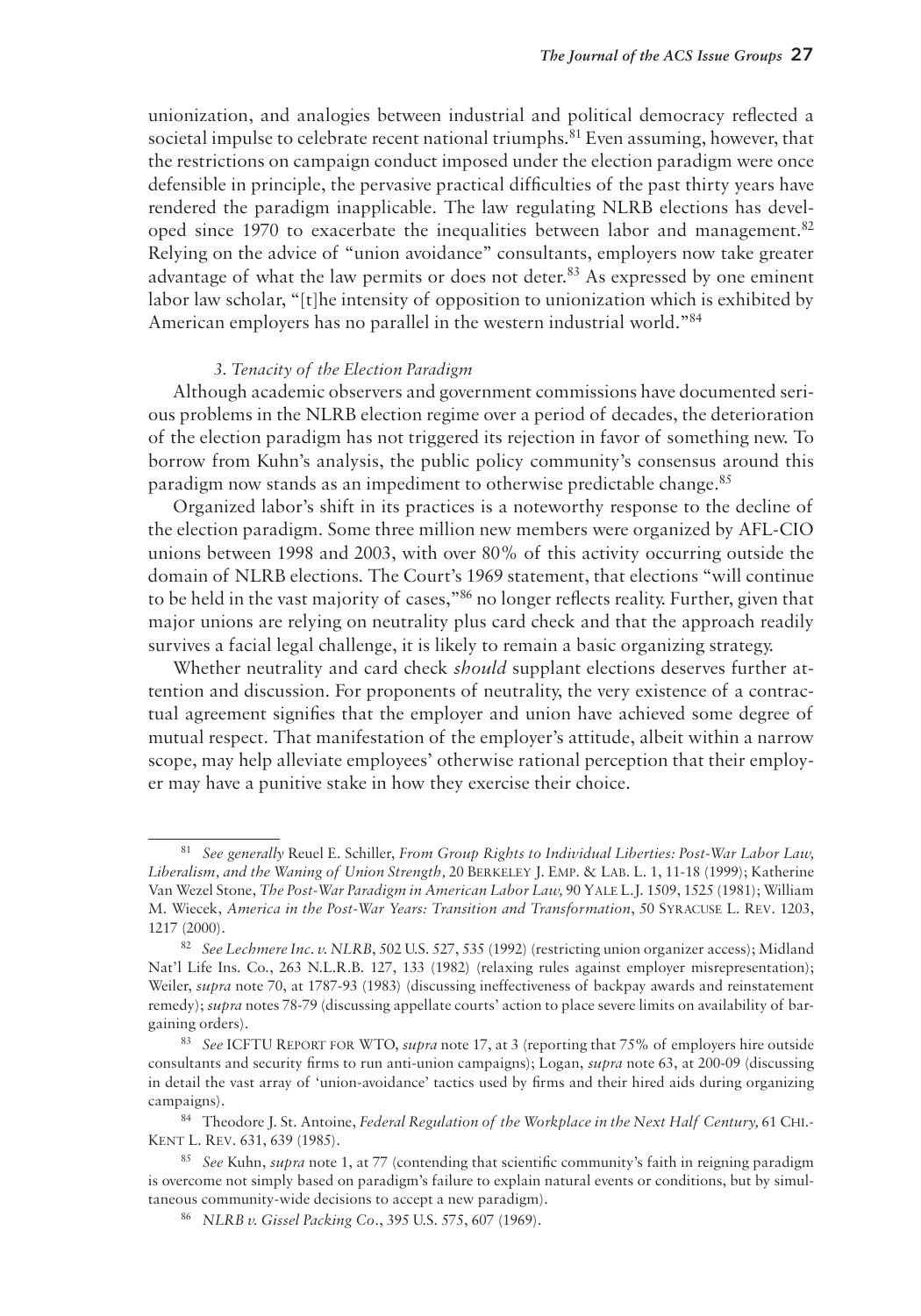Opponents of neutrality often counter that if employees cannot hear from the employer, they will not be able to make a suitably informed and reasoned choice. That contention invites doubt on two grounds. One is that the employer already has the opportunity and motive to present arguments against unionization before a union appears, and is likely to have done so over months, if not years. A second is that the optimal time for informed choice about union representation will occur during contract negotiations, when employees can see how a collectively bargained workplace actually would look.87

Supporters of elections also worry that individuals sign cards without giving the matter enough thought, or from fear of criticism by fellow employees. It is not at all clear that workers succumb so readily to indifference or peer pressure.<sup>88</sup> Assuming they do, however, a union seems unlikely to retain employees' backing in negotiations unless it can persuade them that its bargaining proposals deserve majority support and even application of group pressure if warranted.

In sum, it is worth asking if the potential risks for employee free choice from a neutrality and card check approach are less than those that have been demonstrated in relation to NLRB elections. Participants and observers whose faith in the electoral process has been disrupted by its "severe and prolonged anomalies" must decide whether "an alternate candidate is available to take its place."<sup>89</sup>

#### **C. Future Prospects**

This Article is meant to initiate a more open conversation about the need to rethink a legal framework; it is not the place to formulate detailed alternatives to the election paradigm. I do want to suggest, however, that several plausible models exist in comparable legal systems where promotion of collective bargaining is integrated with protection of employee choice. It may not be necessary to embrace a single option; given our federal structure and a tradition of encouraging voluntary agreements, a revised approach might allow for the coexistence of several alternative procedures.

One possibility is to follow the Canadian model, which prescribes card check certification as a basic method for establishing collective bargaining rights. Under the Canadian national labour code, as well as four provincial labour codes, a union will be certified if a majority of employees (in two provinces, a supermajority) sign authorization cards.90 This willingness to defer to card majorities as reflecting employee free choice includes certain safeguards. Labour boards typically investigate the circumstances surrounding card-signing for signs of direct or tacit management support or union fraud or intimidation. Further, some boards will order an election when the union possesses only a narrow card majority, or conditions otherwise suggest a closely contested outcome.

A second option used in Canada is to retain elections as the primary tool while compressing the campaigning period to minimize intimidation or coercion. Four provincial labour codes require boards to hold an election within five to seven days of receiving a petition supported by a card majority. The assumption behind such an

<sup>87</sup> *See* Weiler, *supra* note 70, at 1815-16.

<sup>88</sup> Any pressure more direct or overt than what is socially generated is already prohibited by law. *See supra,* paragraph of text preceding note 55.

<sup>89</sup> *See supra* note 1 and accompanying text (quoting Kuhn on prospects for changing paradigms).

<sup>&</sup>lt;sup>90</sup> For presentation and discussion of Canadian labor law sources and scholarly commentary on developments in Canada's law of organizing, *see* Brudney, *supra* note 5, 90 Iowa L. Rev. at 878-79, nn.287- 90, 293-94, 297.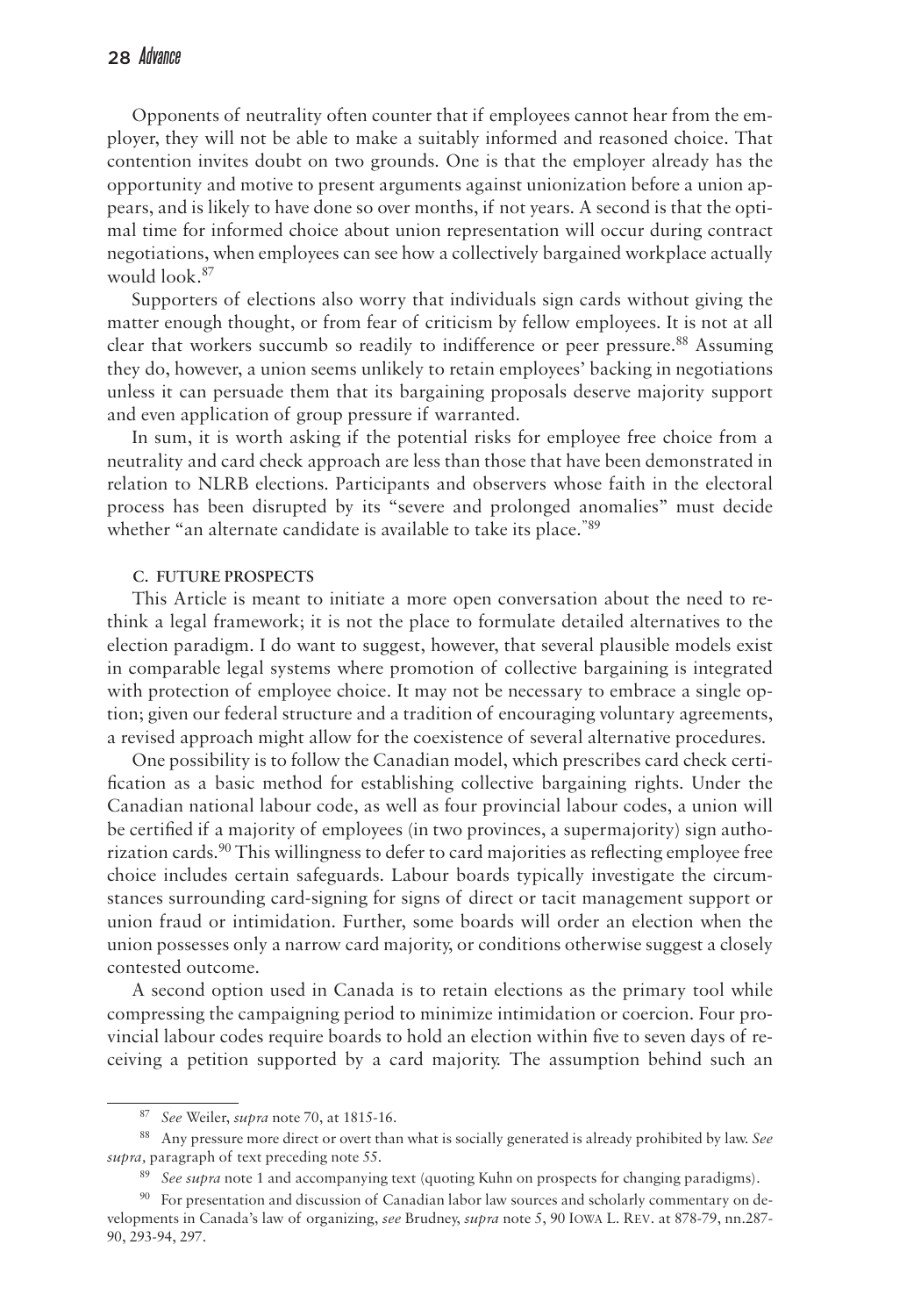"instant ballot" approach is that it is neither necessary nor appropriate for the employer to play the same role as the union in a representation campaign.

The Canadian system has accepted the principle of limiting employer opportunities to oppose unionization as consistent with employee free choice. Win rates for unions organizing under the two approaches discussed are comparable to those for U.S. campaigns involving neutrality and card check. Canadian unions have maintained fairly steady levels of support in the workforce at a time when in the U.S. union representation has precipitously declined.<sup>91</sup> Meanwhile, there is scant evidence that the Canadian options undermine employees' ability to express their true preferences.<sup>92</sup>

A third alternative involves borrowing from recently revised British labour law. The Employment Relations Act of 1999 provides for a statutory recognition procedure that effectively encourages non-electoral recognition as the primary option with elections as a fallback.<sup>93</sup> When a union formally requests recognition and the employer does not accede voluntarily, the new British statute provides two possible pathways. The union will first apply to the Central Arbitration Committee ("CAC"), a governmental entity charged with determining whether there is in fact majority support within an appropriate unit. If the CAC is satisfied that the union enjoys majority status, it can declare the union recognized without an election.

As with the Canadian model, there are exceptions. The CAC must hold an election, even if a majority of employees are union members, in three situations: (i) when an election is in the interest of good industrial relations; (ii) when a significant number of workers inform the CAC they do not want the union; and (iii) when "evidence" regarding the circumstances under which employees became union members creates doubts about whether a significant number of workers really want the union. On the other hand, the British statute includes provisions that create incentives for employers to explore voluntary recognition. An employer that resists a recognition request accompanied by strong employee support and instead opts for an election must grant the union reasonable access to employees during the campaign. In addition, if the union prevails the CAC can impose a procedure setting forth detailed standards for the conduct of collective bargaining.

Initial results indicate that employers are inclined to sign voluntary agreements and avoid the CAC election process if the union has majority support. Over 90% of recognition arrangements established between 2000 and 2003 resulted from voluntary agreements between employer and union with no government supervision. One British commentator, noting employers' frequently neutral or receptive attitudes towards

<sup>91</sup> *See* Douglas G. Gilbert et al., Canadian Labour and Employment Law for the U.S. PRACTITIONER 27 (2003) (stating that Canadian unions as of 2001 continued to represent about 32% of nonagricultural workforce, compared to 14% in the United States; recent successful campaigns at Wal-Mart and McDonald's highlight differences); *U.S.-Based Unions Lost Ground in Canada from 1977 to 2003, New Study Determines,* Daily Lab. Rep. (BNA), at A10-11 (Sept. 1, 2004) (reporting 43% growth in Canadian union membership from 1977 to 2003, roughly parallel to increases in Canadian employment levels; unionization at 32.6% in 1977 and at 30.5% as of June 2004).

 $92$  Canadian and provincial labour boards monitor use of both card check recognition and expedited elections, and they have imposed penalties for the serious misuse or exploitation that has occasionally occurred. *See* R.C. Purdy Chocolates Ltd. & C.E.P., Local 2000, 77 C.L.R.B.R. (2d) 1, 21 (Can. Lab. Bd. 2002) (noting that certification of union was obtained with forged cards, and emphasizing this was only such known instance since Labour Code provision was enacted twenty-eight years earlier; Board cancels union's certification).

<sup>&</sup>lt;sup>93</sup> For presentation and discussion of British labor law sources and scholarly commentary on developments under the new 1999 statute, *see* Brudney, *supra* note 5, 90 Iowa L. Rev. at 881-82, nn.301-09.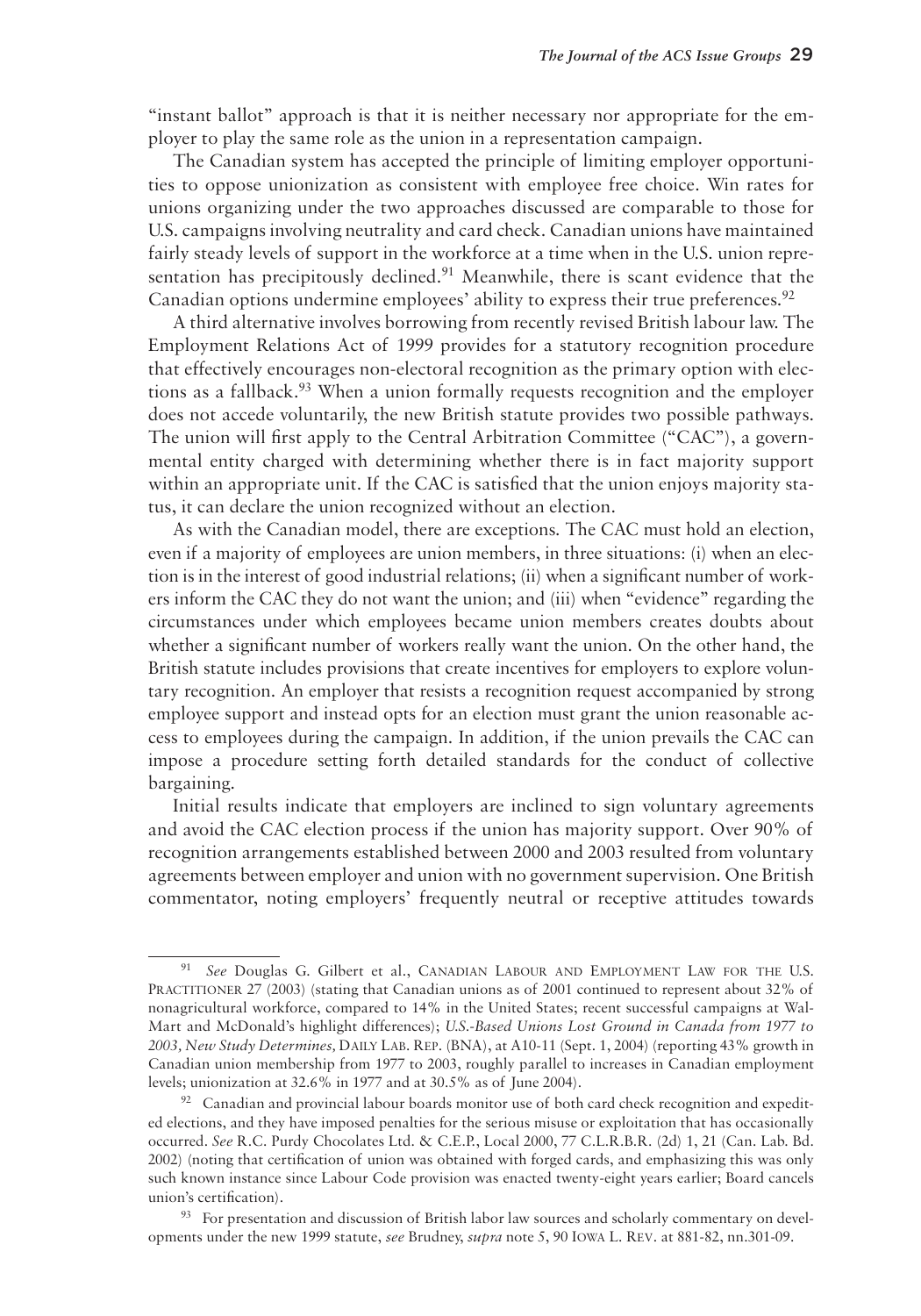unionization, has suggested that these employers perceive a range of business advantages to unionization similar to those cited by U.S. employers when they enter into neutrality plus card check arrangements.<sup>94</sup>

Each of the options summarized here stems in part from legislators' periodic willingness to rethink their basic approach for protecting workers' ability to choose whether to support a union. In the United States, such rethinking is only possible through substantial movement by Congress. The "Employee Free Choice Act," initially introduced in the House and Senate in 2003, would require the NLRB to certify a union that has received majority support through authorization cards, precluding employers from insisting on a Board election.<sup>95</sup> However, the myriad factors that have made so many U.S. employers fiercely resistant to unions likely will fuel strong opposition to such a reform. Thus, while the election paradigm no longer reflects descriptive reality, it remains useful in strategic and rhetorical terms to explain and justify the status quo.

Neutrality agreements plus card check have not wholly supplanted NLRB elections, nor are they likely to do so. Yet when properly structured, with safeguards to ensure that cards are signed voluntarily and a neutral reviewer to verify majority support, they may grow into the primary option exercised by employees and unions under our federal labor law framework. There are ample policy-related reasons to encourage such growth. As demonstrated, neutrality plus card check poses no serious doctrinal challenge to employee freedom of choice. From a practical standpoint, neutrality agreements seem to promote employee free choice at least as effectively as the faltering elections-based regime—by minimizing obstacles posed by lengthy election-related delays and by reducing the corrosive impact of lawful and unlawful employer pressure.

Neutrality plus card check also advances two distinct values fundamental to our labor laws. By transforming union organizing campaigns from bitterly divisive contests into more civil arrangements, neutrality and card check agreements encourage stable and peaceful labor relations. In addition, neutrality plus card check celebrates voluntary and separately negotiated solutions to labor management disputes. Such voluntary contractual arrangements have long been a favored element of our national labor policy.

### V. Conclusion

The development of neutrality and card check as a competing paradigm indicates its emerging importance in structuring the organizing process. A series of challenges are facing the Board and the courts as unions and employers probe the opportunities and risks accompanying this new approach.<sup>96</sup> Assuming that Congress neither ratifies

<sup>94</sup> *See* Gregor Gall, *Trade Union Recognition in Britain, 1995-2002: Turning a Corner?,* 35 Indus. Rel. J. 249, 255-56 (2004) (citing employers' perception that unions often can contribute to enhanced employee productivity, leverage in securing public sector contracts, and assistance in dealing with complex regulatory environment); compare *supra* Part I.C (discussing U.S. employers' similar motivations).

<sup>95</sup> *See* H.R. 800, 110th Cong. (2007); S. 842, 109th Cong. (2005). As of February 2007, the House bill, introduced by Rep. Miller (D-Cal.), had 233 cosponsors; the Senate bill from the 109<sup>th</sup> Congress, introduced by Sen. Kennedy (D-Mass), had forty-four cosponsors.

<sup>96</sup> *See, e.g., Healthcare Ass'n of N.Y. State v. Pataki*, 471 F.3d 87 (2d Cir. 2006) (addressing whether state or local laws encouraging or requiring neutrality are preempted by the NLRA); *Hotel Employees & Rest. Employees Union, Local 57 v. Sage Hospitality Res*., 390 F.3d 206 (3d Cir. 2004) (same); *United States Chamber of Commerce v. Lockyer*, 463 F.3d 1076 (9th Cir. 2004) (en banc) (same); *Hotel & Rest. Employees Union, Local 217 v. J. P. Morgan Hotel*, 996 F.2d 561 (2d Cir. 1993) (addressing challenges to enforceability of neutrality agreements under § 301 of LMRA); Shaw's Supermarkets, 343 N.L.R.B. No.